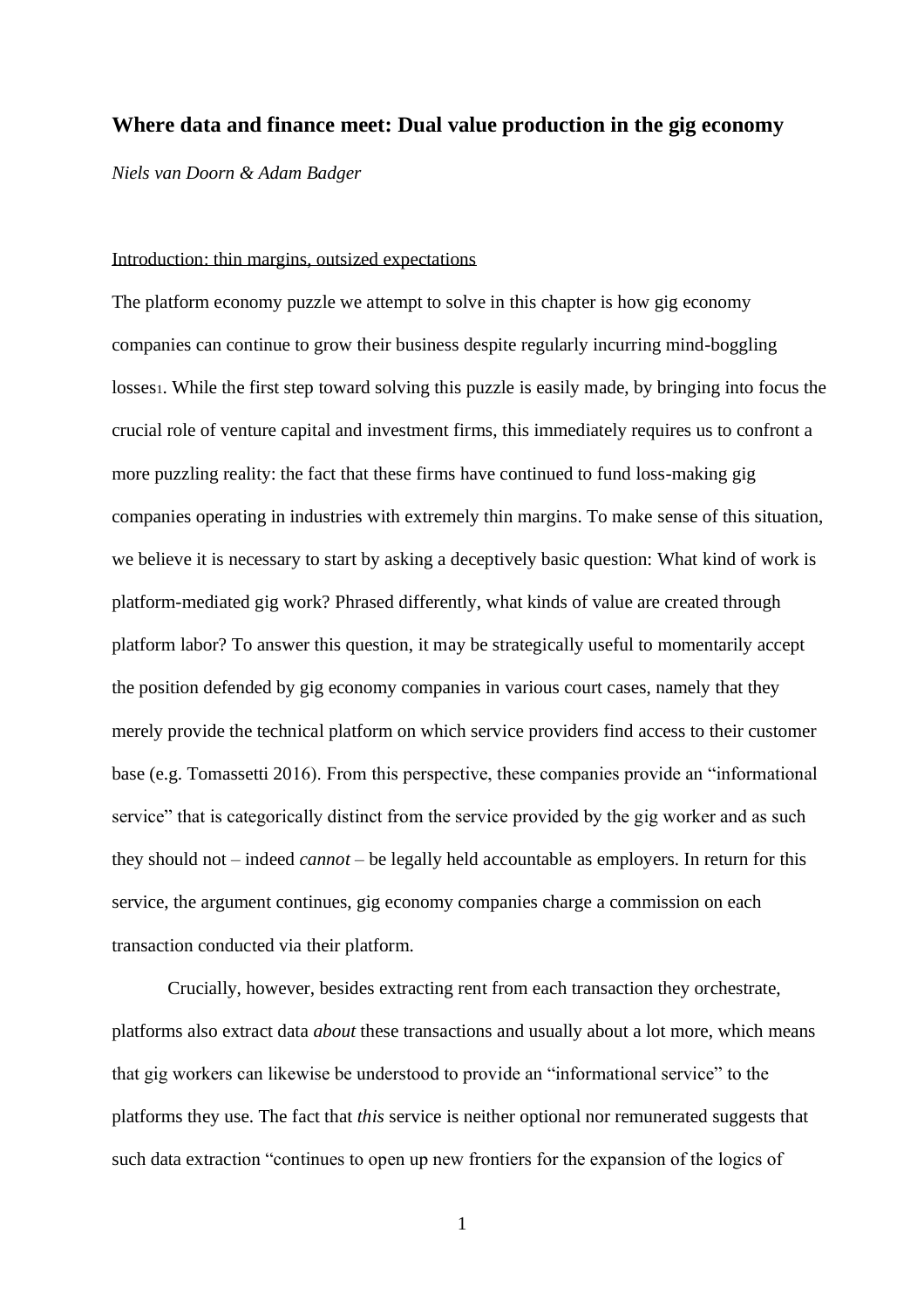property and to blur the borders between processes of governance and dynamics of capitalist valorization" (Mezzadra and Neilson 2017: 195). In other words, gig work is, among other things, essentially data work and the gig economy should be understood as one salient phenomenon within the broader framework of financialized platform capitalism (Srnicek 2016; Langley and Leyshon 2017). In our view, the digital platform is one of capital's "new frontiers" in its fight to counter declining profitability rates, allowing it to expand into previously uncharted areas of life through data- and finance-driven modes of accumulation.

As will be clear, our approach to platform-mediated gig work deviates from - while remaining indebted to - what we take to be the two main strands of gig economy research that have so far shaped this nascent field: 1) labor process theory-inspired scholarship concerned with algorithmic management and information asymmetries (see Gandini, 2019; Rosenblat & Stark, 2016); 2) legal scholarship primarily focused on the social costs of worker misclassification (see Crouch, 2019; Prassl, 2018). Both research strands share a similar analytical scope, insofar as associated studies critically attend to how the precarious conditions of gig workers are enforced through technological and legal means. In other words, gig economy research - including our own contributions - has so far mostly restricted itself to the sphere of the platform as both a business model and work environment. In contrast, here we aim to expand this purview in order to examine the broader political economy of data and finance capital that not only keeps gig platforms open for business but also enforces increasingly strict discipline over how such business is conducted - resulting in progressively worse working conditions and decreasing wages.

To begin solving our platform economy puzzle, then, we introduce the notion of "dual value production", which describes how platforms capture two kinds of value from gig work: the monetary value associated with the service transaction and the more speculative and volatile types of value associated with the data generated during service provision. We then elaborate on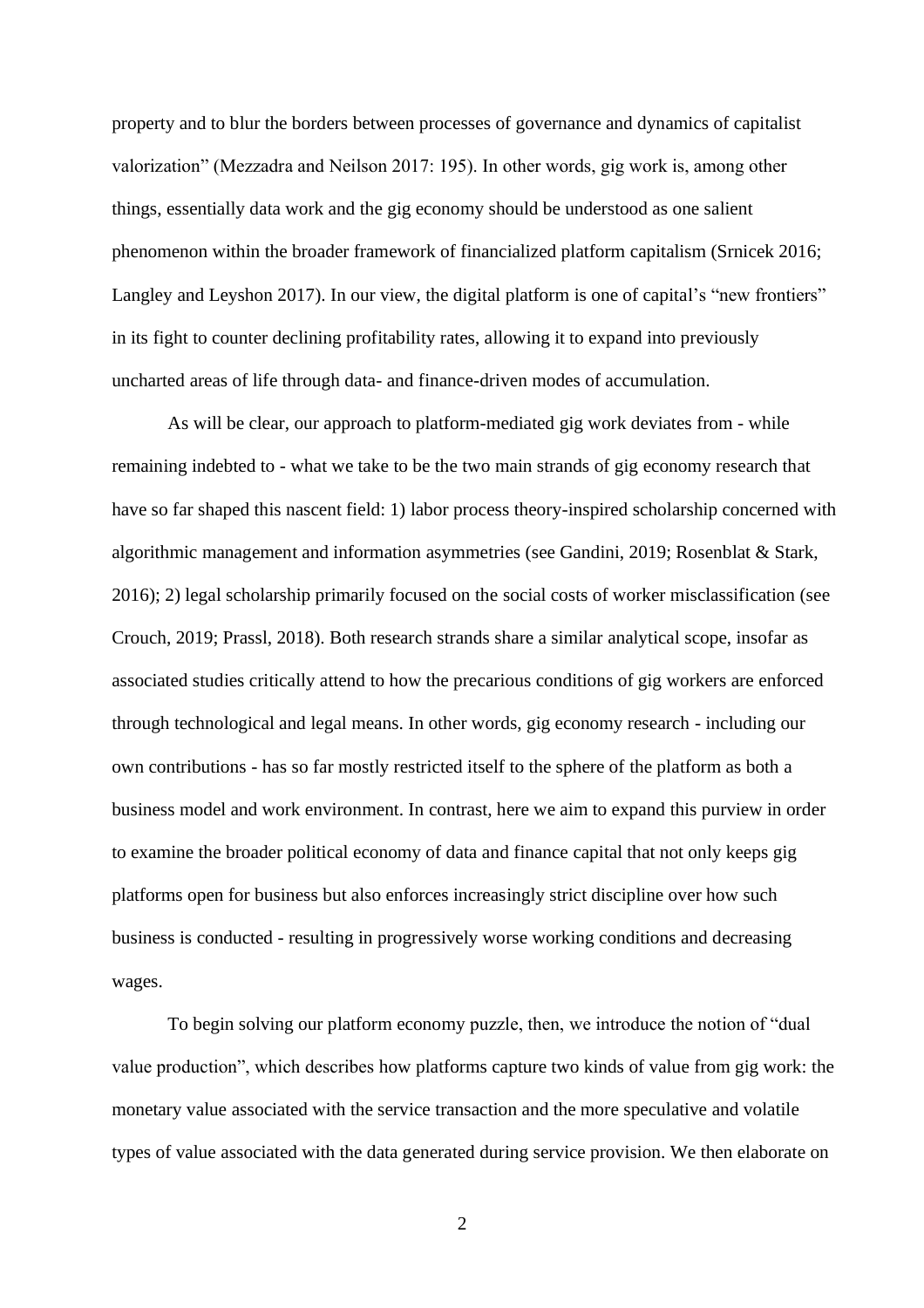the construction of data as a specific asset class and consider the nature of the data asset. Shifting our perspective from the platform to gig workers, we subsequently discuss two grassroots initiatives that resist the unbridled data extraction from gig work and attempt to reclaim their data assets. The next section takes another step toward solving our puzzle, as we move up the value chain and examine the role of what we call "meta-platforms". It is on this level that we are confronted with the true power brokers of the platform economy, and we therefore end our chapter by proposing an ambitious set of regulatory and policy measures that could curb this unprecedented power. First, however, we offer a brief overview of the empirical research that has shaped our thinking.

## Methodological overview

Our analytical focus follows the contours of our respective research projects, which both examine platform-mediated labor. We have each spent substantial periods conducting (auto-) ethnographic research, during which we not only studied gig workers but also engaged in gig work ourselves. [Author 1] spent two years studying app-based food delivery and domestic cleaning services in New York, Berlin and Amsterdam (spending eight months in each city), also working as a courier and cleaner in the latter two cities.<sup>2</sup> [Author 2] has similarly done food delivery work for two platforms in London over a period of nine months, in addition to doing 18 months of ethnographic research within a grassroots trade-union responsible for organizing gig workers.<sup>3</sup>

Besides our long-term ethnographic studies of gig workers' everyday experiences, we have also conducted extensive desk research on the institutional, financial/economic, and technological conditions enabling the platformization of low-wage service work across local and national settings. These analyses extended beyond the 'global north' purview of our respective ethnographies and allowed us to identify similar dynamics and developments in other parts of the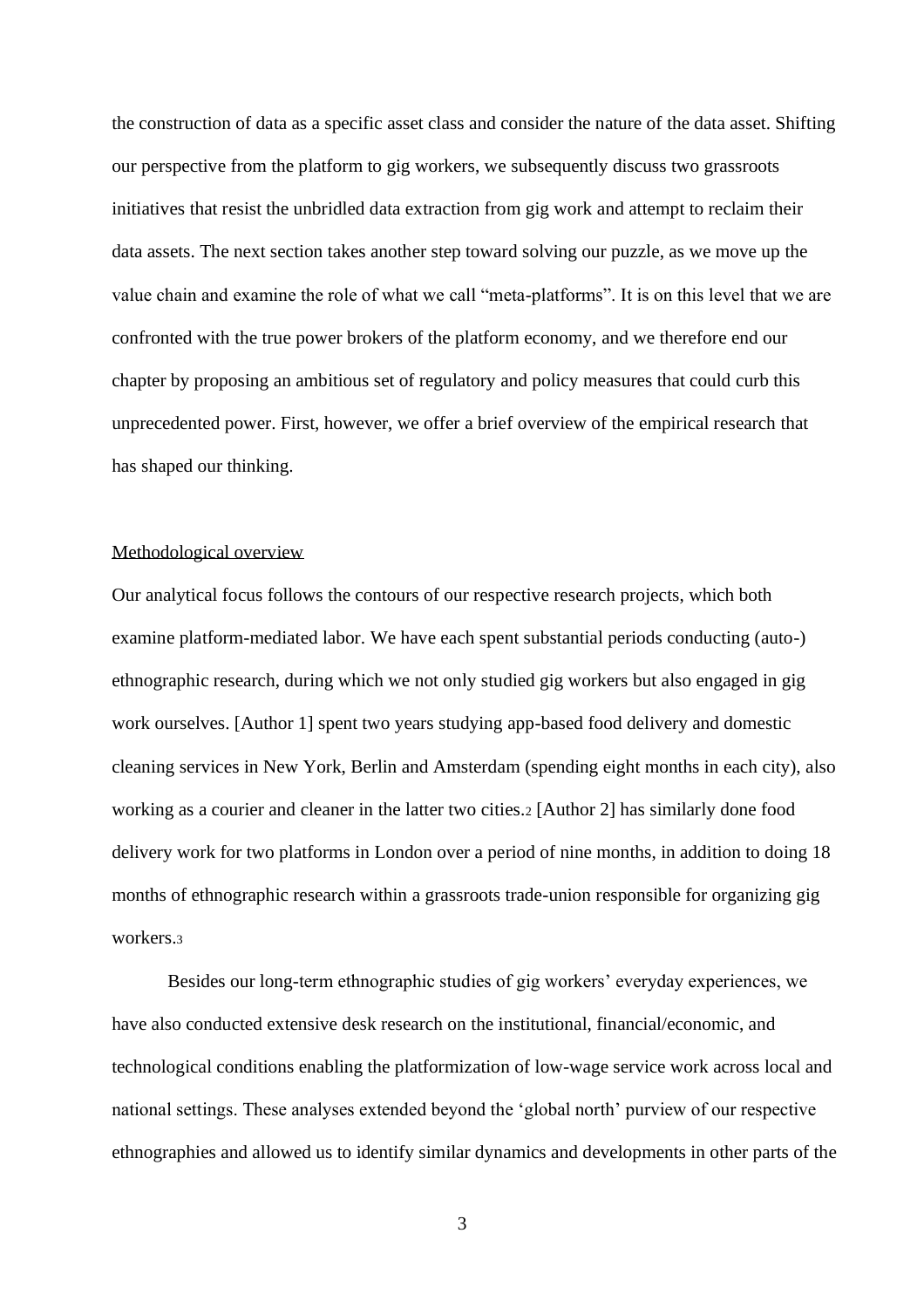world. Our shared interest in the political economy of low-wage gig work, crystalized in appbased food delivery, is what brought us together and pushed us to jointly examine in more detail the role that data plays in the daily operations and business models of gig platforms. We focus on data extraction in low-wage gig work because this is a phenomenon that spans several quickly growing global industries, where it serves to increase the rate of exploitation of often vulnerable, migrant workers who have no say over how their data is used and valorized.

## Dual value production

Accordingly, in this chapter we argue that gig work under conditions of platform capitalism is characterized by a process that we call "dual value production": the monetary value produced by the service provided is augmented by the use *and* speculative value of the data produced before, during, and after service provision. As noted above and further explained below, platforms capture part of this monetary value by charging rent, in the form of a commission, while capturing all of the value produced by gig workers' data labor. That is to say, using Sadowski's pithy formulation (2019b: 10), "platforms collect monetary rent and data rent". Yet whereas the value of this monetary rent can be dynamically determined by the platform, the value of data rent is fundamentally indeterminate insofar as it derives from speculative and performative practices. Platforms engage in constant data accumulation because of the *potential* value this data, once processed by their analytics software, might embody or give rise to.<sup>4</sup> As we will discuss, this value derives in part from data's expected or actual practical utility in operational processes (i.e. achieving functional goals and systems optimization). Yet captured data also attracts venture capital and grows financial valuations, to the extent that investors expect data-rich platform companies to achieve competitive advantages by creating data-driven cost efficiencies, crossindustry synergies, and new markets. In this way, it becomes possible "to convert data into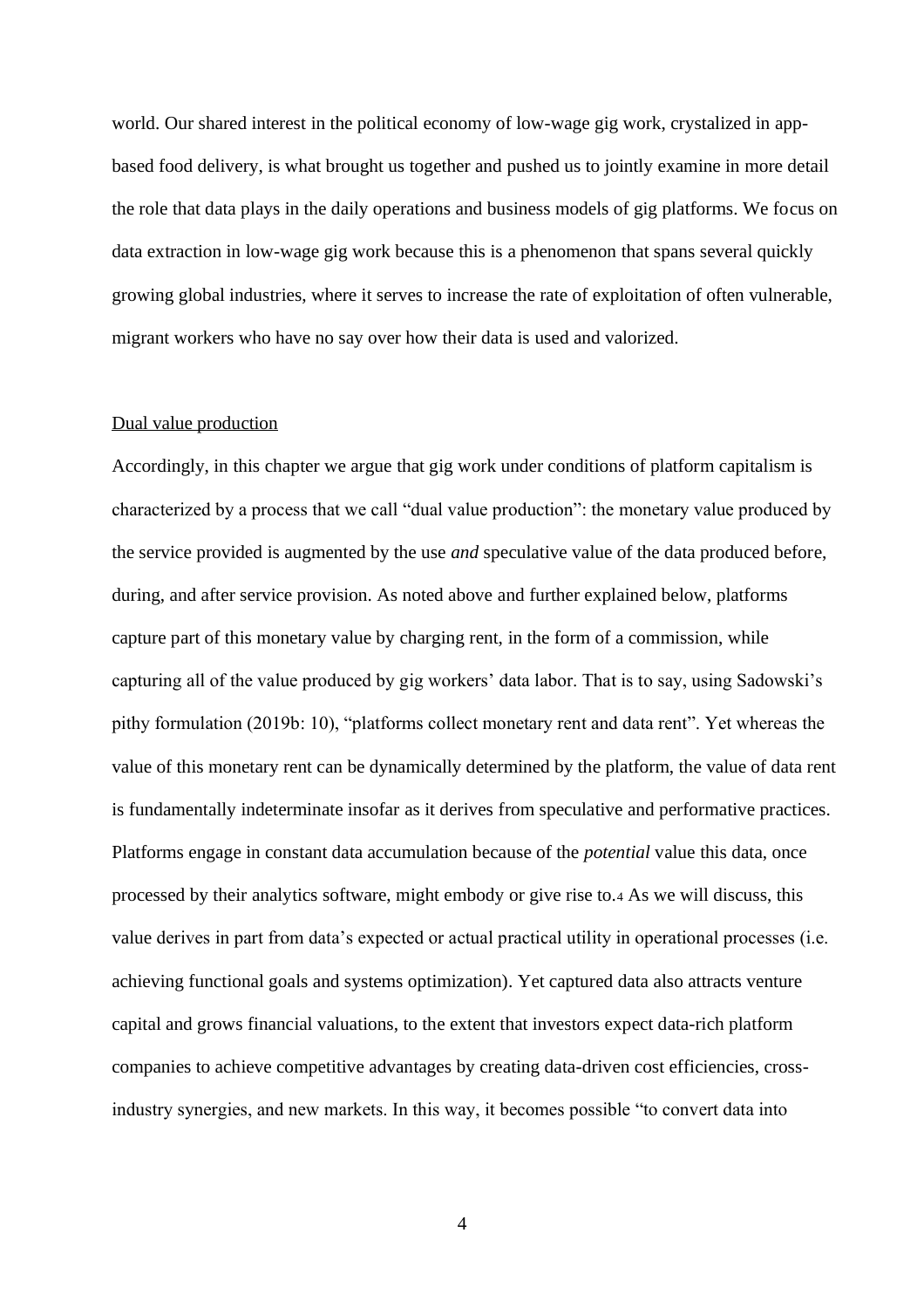money" (Sadowski 2019b: 11), which is then again invested in activities and technologies that increase the capture of data.

While data may at first seem like a supplementary component of the service provided, it is thus actually key to understanding what gig platforms are about. Focusing on datafication allows us to grasp how app-governed gig workers function as pivotal conduits in software systems that combine distributed data generation and centralized analytics, depending on layers of existing (public and private) urban infrastructure – from free Wi-Fi networks to roads and bike lanes (Shapiro 2017). In practice, a courier's phone and physical labor become a site of translation through which complex urban environments are formatted into machine-readable data streams. These apparatuses thereby produce digital data as a particular asset class (Sadowski 2019a/b), one that is central to platform capitalism "as a mode of accumulation that is simultaneously a system of domination" (Fraser 2016: 164-65).

## Constructing the Data Asset

What kind of asset is captured data? A main distinguishing feature of the data asset is its high value elasticity, meaning that both its operational use value and its speculative financial value tend to increase significantly as it scales. To elucidate this elasticity, it is helpful to return to our notion of dual value production on food delivery platforms. On the level of service provision, a platform company's "bottom line" (i.e. net income) consists of the rent the platform extracts from each completed food order (i.e. the commission it takes from the restaurant plus the delivery fee it charges the customer, together forming its top line revenue) minus the piece-rate labor costs associated with each order and other expenses. In traditional Marxist analyses, this is the scene of exploitation: "recompensed only for the socially necessary cost of their own reproduction, [food delivery workers] have no claim on the surplus value their labor generates, which accrues instead to the [platform company]" (Fraser 2016: 164). However, as Fraser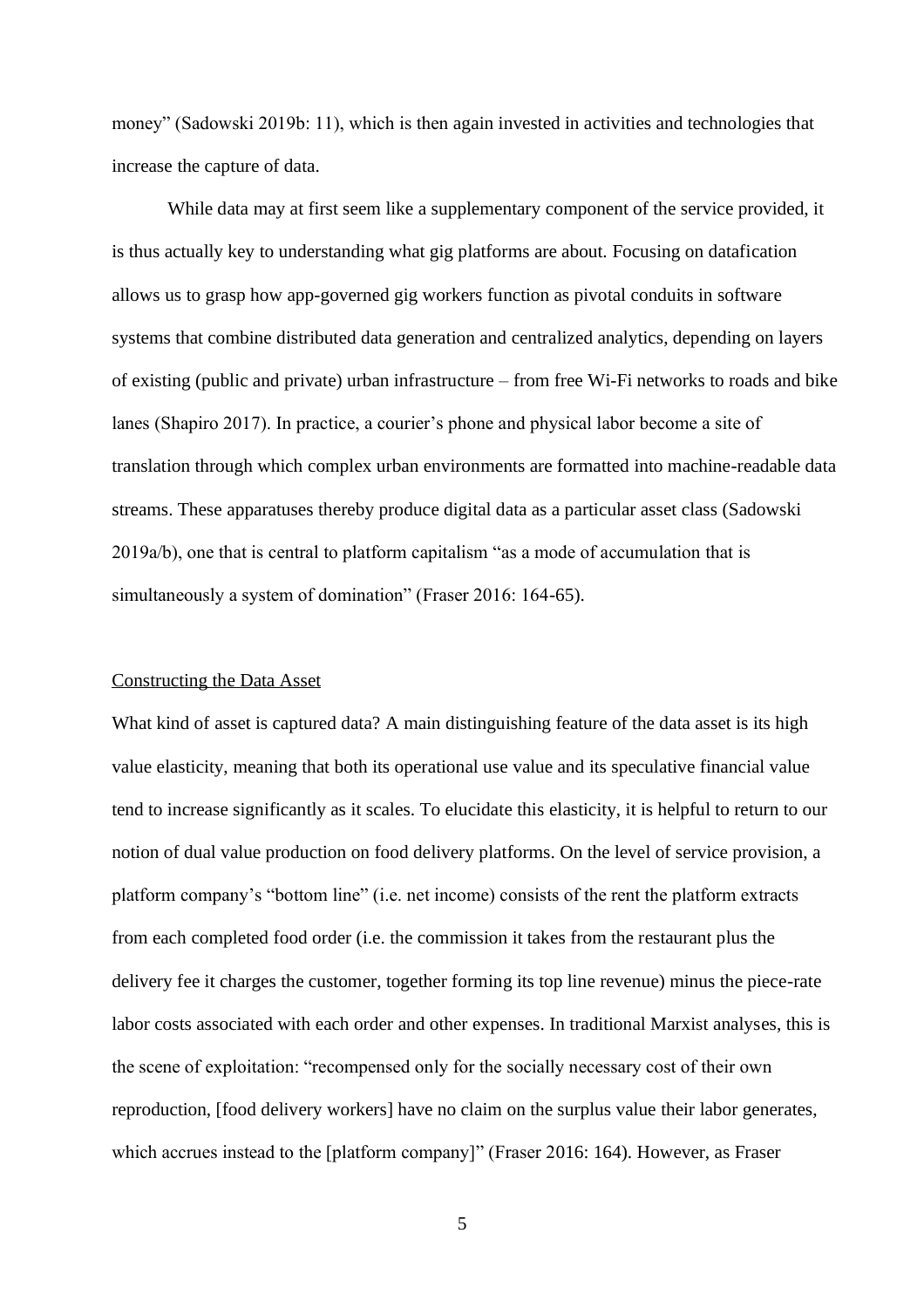argues, the problem with this perspective is that, by focusing on "capital's exploitation of wage labor in commodity production" (ibid.: 165), it marginalizes another fundamental process that is at once entangled with exploitation and operates as its racialized condition of possibility: *expropriation*, or what David Harvey (2005) has called accumulation by dispossession.

Essentially, expropriation "works by *confiscating* capacities and resources and *conscripting* them into capital's circuits of self-expansion" (Fraser: 166, emphasis in original), which quite accurately describes the globe-spanning capture of data assets produced by mostly (im)migrant food delivery workers who lack ownership or meaningful control over these assets (cf. Couldry and Mejias 2019). Moreover, data expropriation makes it possible for food delivery platforms to continually optimize their accumulation strategies based on exploitation, for instance by dynamically adjusting – while progressively decreasing – riders' delivery fees based on aggregated market data in order to increase profit margins. As such, captured data expropriation is a practice characterized by alienation and unfreedom, which forms the condition of possibility for the exploitation of food delivery workers who, as independent contractors, are nominally free to choose when/how much they work and which orders they accept. It is precisely these sequences of decision-making activities from which data assets can be derived, which means that couriers' freedom of choice can be strategically leveraged as a behavioral "informational service" that can be used against their best interests.

Yet whereas the unit economics of courier exploitation expands in a linear fashion, the captured data assets expropriated from each courier only become actionable once their accumulation "reaches scale", after which their value grows exponentially.<sup>5</sup> This, then, is what it means to say that captured data is a highly elastic asset class: the value associated with its expropriation is much more sensitive to the qualities of scale than labor's exploitation. We should be careful here, however, not to naturalize the notion of scale and to avoid conflating it with volume or size. It would be more accurate to say that scale is *an effect* of a platform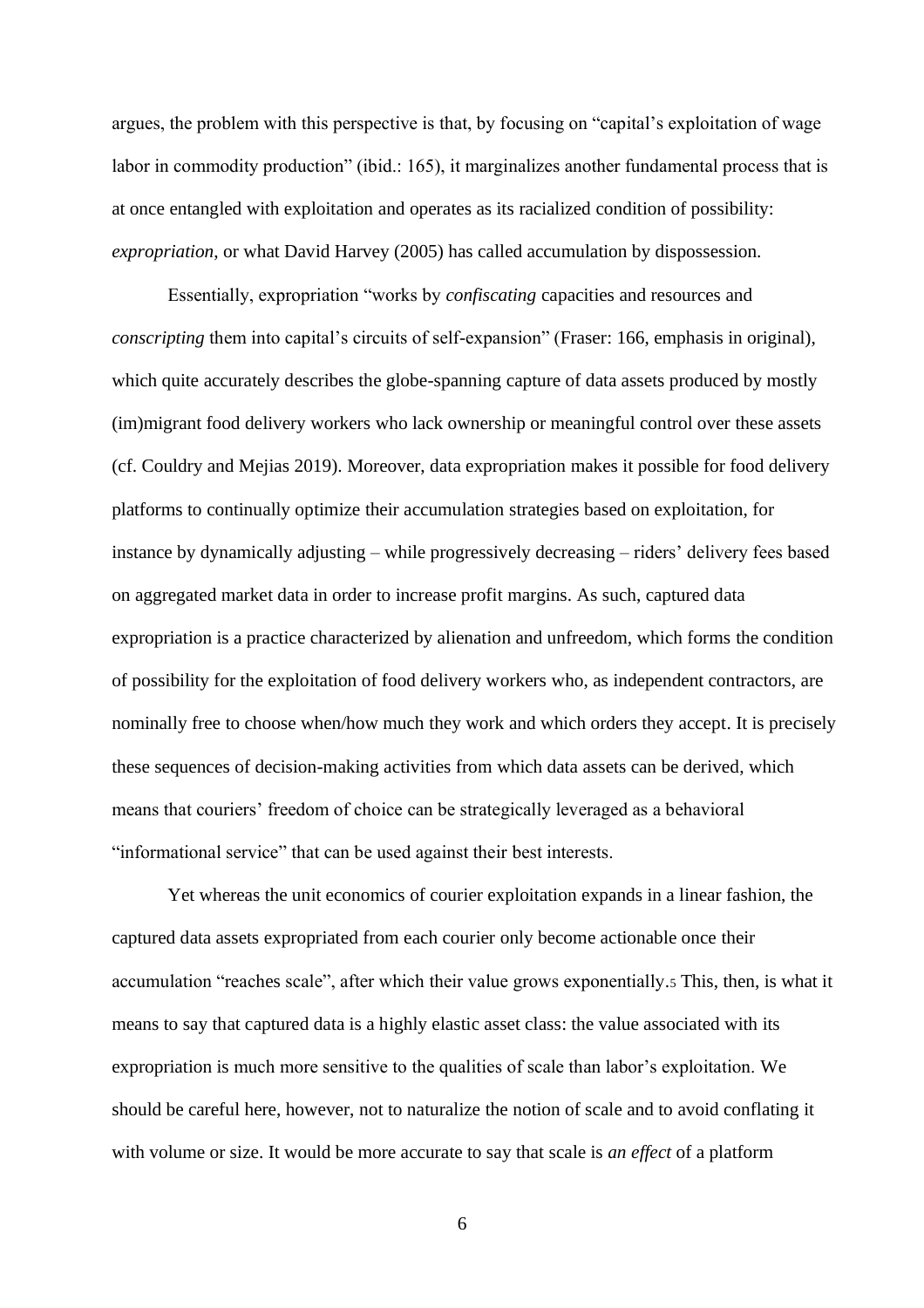company's data analytics capacities. In other words, ownership and control over the computational architecture built for data capture is essential.

 This is illustrated most clearly in the IPO filings of established gig-economy companies. For example, Uber's (2019: 155-6) filing states: "Managing the complexity of our massive network and harnessing the data from over 10 billion trips exceeds human capability, so we use machine learning and artificial intelligence, trained on historical transactions, to help automate marketplace decisions. We have built a machine learning software platform that powers hundreds of models behind our data-driven services across our offerings and in customer service and safety." In this constellation, data capturing sensors, machine learning algorithms, and gig workers do not function in isolation. Rather, they form vital interlocking components that converge into one system and allow it to (operate at) scale.

This positive feedback loop, between a data-producing labor process and algorithmic systems that self-optimize as they analyze this data, is at the heart of machine learning's promise of full automation. Importantly, this promise drives the operational practices and investor pitch decks of food delivery startups and other gig economy companies worldwide. In their shared vision, one of the key value propositions of digital platforms is that their data analytics capacity will eventually allow for the automation of all fungible forms of gig work, thus diminishing contracted labor costs to zero. The platform company to first accomplish this goal will subsequently conquer the market and reach monopolistic status. Gig workers – within this speculative vision – will have (unwittingly) contributed to their own inevitable obsolescence.

#### Reclaiming the data asset

Not so fast. Gig workers are not the hapless exploitable dupes that Silicon Valley too easily takes them for and their data assets have recently emerged as a new frontier for organized resistance. Fed up with decreasing wages, degrading working conditions, and persistent information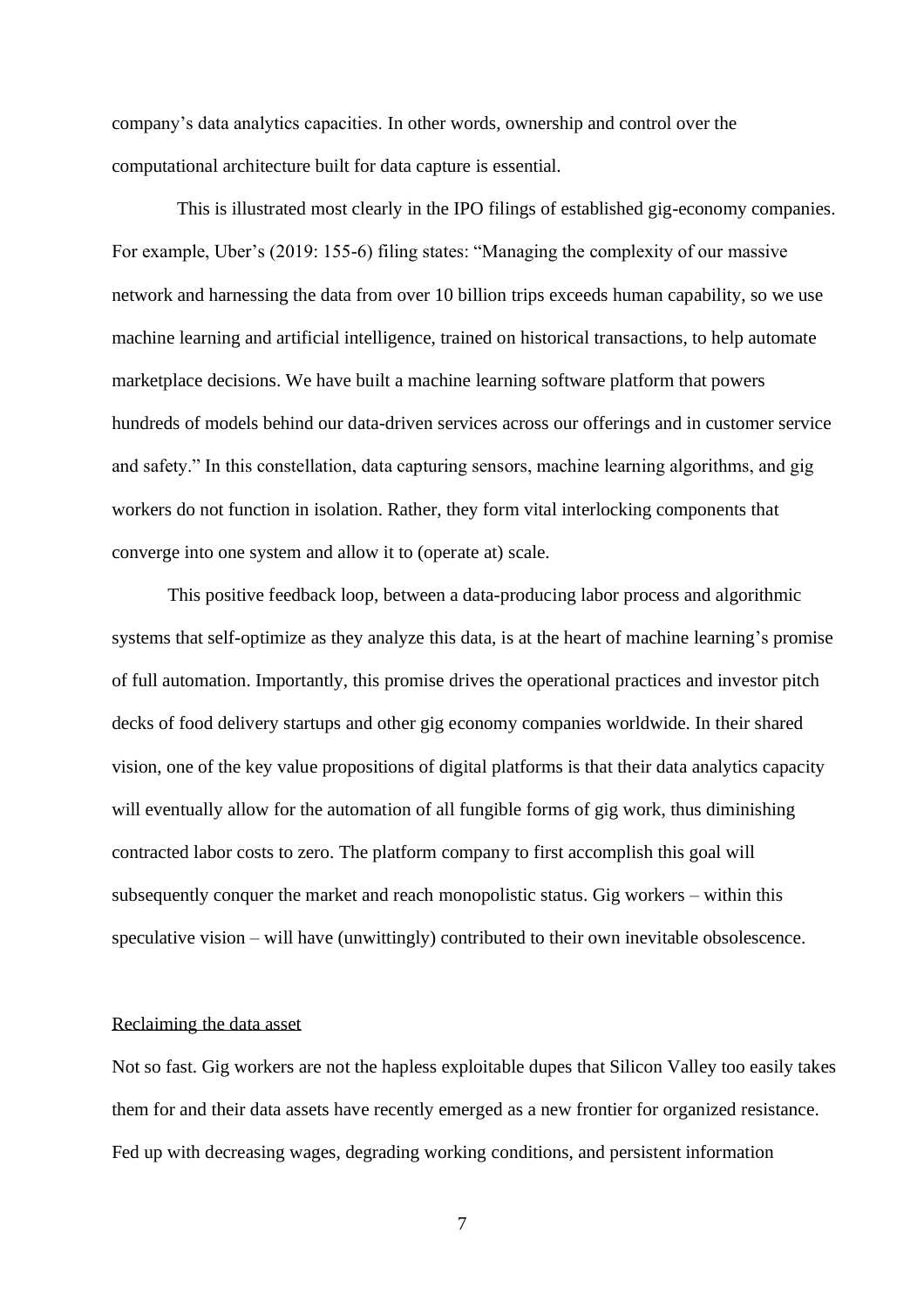asymmetries, workers are seeking new ways to access, own, and leverage their data in order to win back power in the gig economy. Here we discuss two important and inspiring grassroots initiatives, addressing both their potential and their limitations.

#### *1) The Worker Info Exchange: Weaponizing the GDPR*

The Worker Info Exchange (WIEx6) is an initiative led by former Uber driver James Farrar, who is also a lead claimant in an ongoing UK court case against the company's alleged misclassification of its workforce. WIEx brings together workers, academics, lawyers, and computer scientists in an effort to not only gain legal access to driver-generated data, but also to build a computational infrastructure capable of mining this data for useful insights. To accomplish this, Uber drivers are encouraged to submit so-called 'subject access requests' (SAR) and then contribute the data they receive to a larger data pool collected, managed, and analyzed by the WIEx. Although the computational power available will remain vastly limited in comparison to Uber's capture apparatus, the hope is that the collected data will nevertheless reveal information on topics such as payment, management of driver supply, worked hours, and the company's use of reputational data. This information could then be utilized in court to establish inconsistencies and falsehoods in Uber's claims, thereby poking holes in its legal defense and challenging the contractual arrangement that currently deprives drivers of (collective) power (Holder 2019). The key move here is not just the computational analysis of SAR-acquired data sets, but *the organized collection of these data sets at a scale previously unseen*.

WIEx's efforts, while enabled by Europe's GDPR, are inspired in-part by New York City's pioneering new ride-hail legislation, whose license cap and accompanying minimum wage regulations could not have been accomplished without the city government's sustained pressure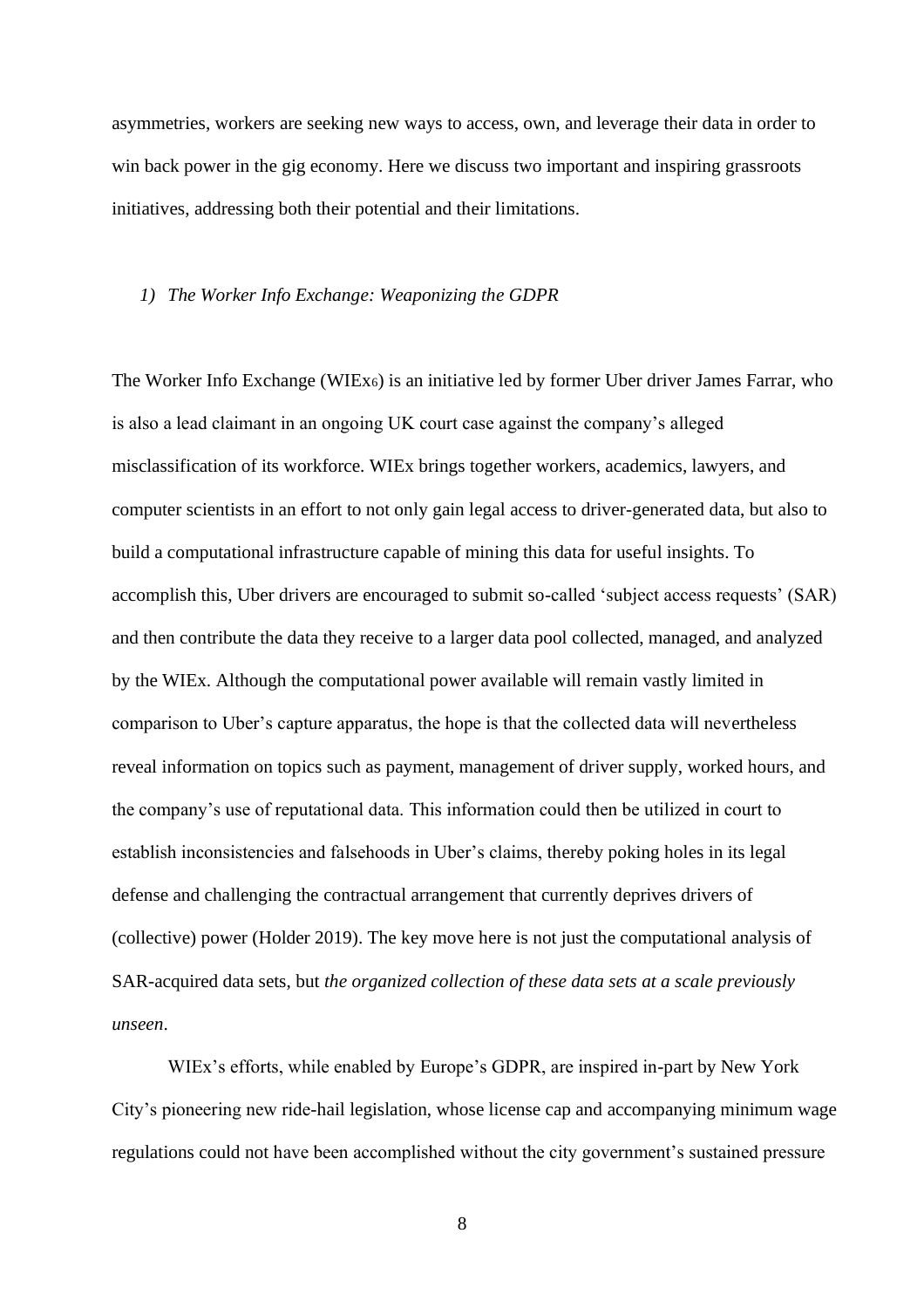on Uber and Lyft to turn over detailed trip data (Holder 2019). In both cases, data is understood as integral to challenging corporate platform power and ensuring public welfare, especially the welfare of precarious ride-hail drivers who have seen their wages decrease over the past few years. However, as was the case for our first example, a critical limitation of such efforts is their reliance on access and transparency, both of which are dependent on private companies' readiness to accommodate requests and their compliance with existing regulatory frameworks – something these companies do not have a great track record on. Meanwhile, the fundamental power imbalance that subtends (platform) capitalism, predicated on asset ownership, is left intact.

## *2) Coopcycle: From data access to ownership*

The issue of ownership brings us to our second example. Coopcycle, based in France, describes itself as "the European federation of bike delivery coops. Governed democratically by coops, it enables [these coops] to stand united and to reduce their costs thanks to resources pooling. It creates a strong bargaining power to protect the bikers [sic] rights."<sup>7</sup> The resources it pools include services such as a software platform (distributed under Coopcycle's custom-made "CoopyLeft" license, which prohibits use by non-cooperative businesses), a delivery app, administrative and legal support, and shared drafting of funding proposals. Whereas WIEx focuses on the piecemeal collection of driver data made accessible by GDPR legislation, Coopcycle moves several steps ahead, taking the production, analysis, and monetization of delivery data into its own hands by building a collectivized computational architecture that could grant durability and scale to associated bike delivery coops. This endeavor begins to address a problem that has so far hindered the success of individual platform coops, namely their struggle to compete with the scaling capacities and seemingly unlimited resources of corporate platforms (Van Doorn 2017).8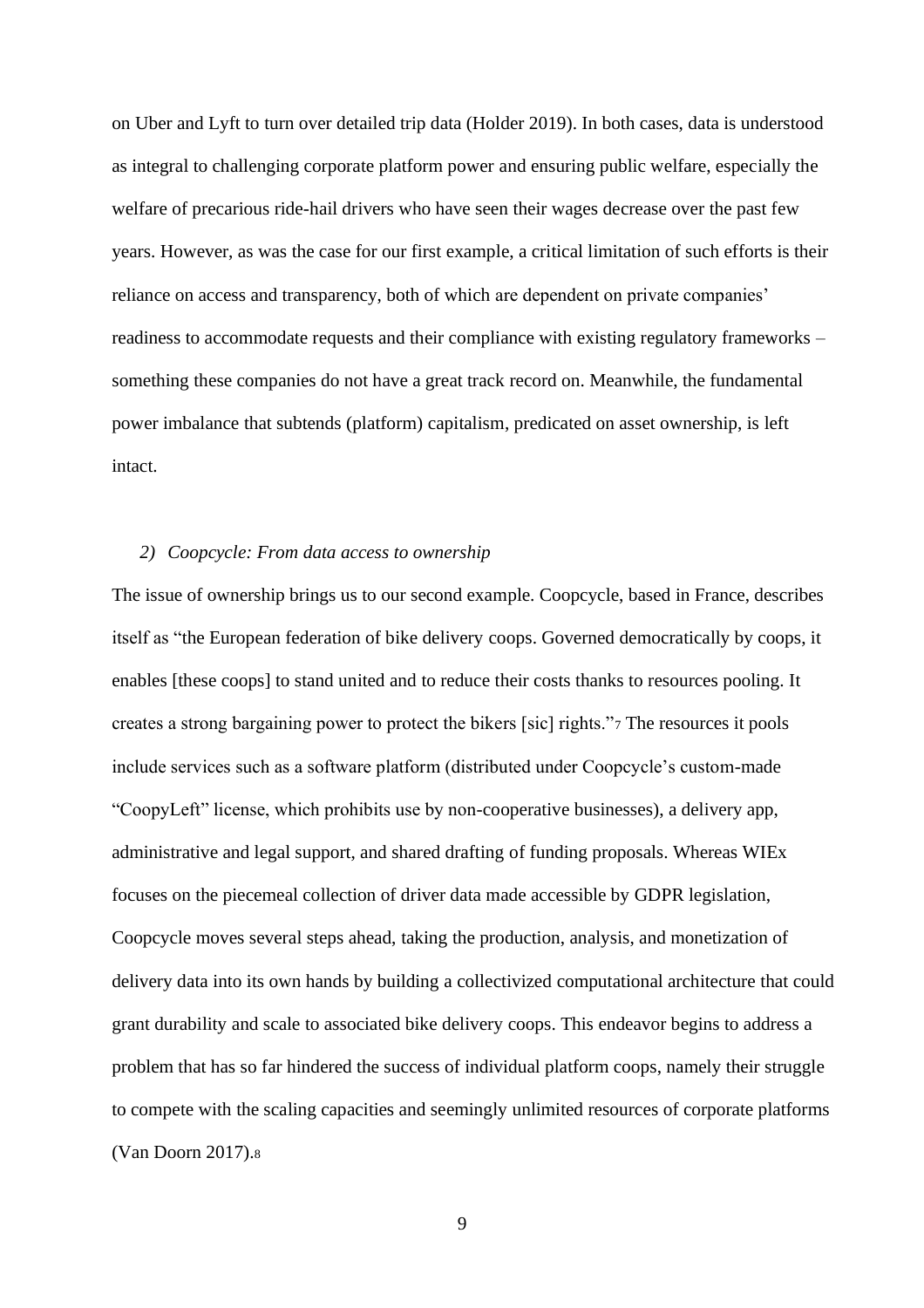Sidestepping conditional and/or limited access to private data assets, Coopcycle prioritizes collective ownership of data assets as a means to achieve worker power and autonomy. Such commonly owned data assets can be leveraged in various operational and commercial activities, from the optimization of the delivery process to the negotiation of transactions with clients, funders, and other third parties. At the moment, however, the key challenge is market penetration, given that one large group of potential clients – restaurants – remains tied to API connections and service contracts with corporate delivery platforms. This is further hindered by the continual update cycle of mobile operating systems (i.e. iOS and Android). In short, each time these operating systems are updated, the apps that rely on them need to be updated accordingly. Whilst this is a relatively simple task for companies with large tech teams such as Deliveroo and Uber, it poses a more substantial challenge when sustained access to technical resources is limited. The resulting impact on user experience, combined with a minimal operating budget, are likely to have a negative impact on user retention and growth. Without a growing portfolio of clients that can be served on a daily basis, data assets cannot be accumulated or exploited in the first place.

# From Platform to Meta-Platform

Ultimately, as valuable as Coopcycle's efforts to socialize bike delivery coops undoubtedly are, its development of worker-owned economies of scale and collaborative software synergies pales compared to the kind of massively bankrolled synergetic activities taking place elsewhere, at a scale that exceeds the purview of any individual platform company. To solve our platform economy puzzle and grasp what keeps deeply unprofitable platform companies afloat, we have to move up one tier in the rent-seeking value chain of financialized platform capitalism. This tier is the domain of what we call "meta-platforms": venture capital firms and investment funds looking to exploit the network effects and synergetic possibilities that emerge when managing a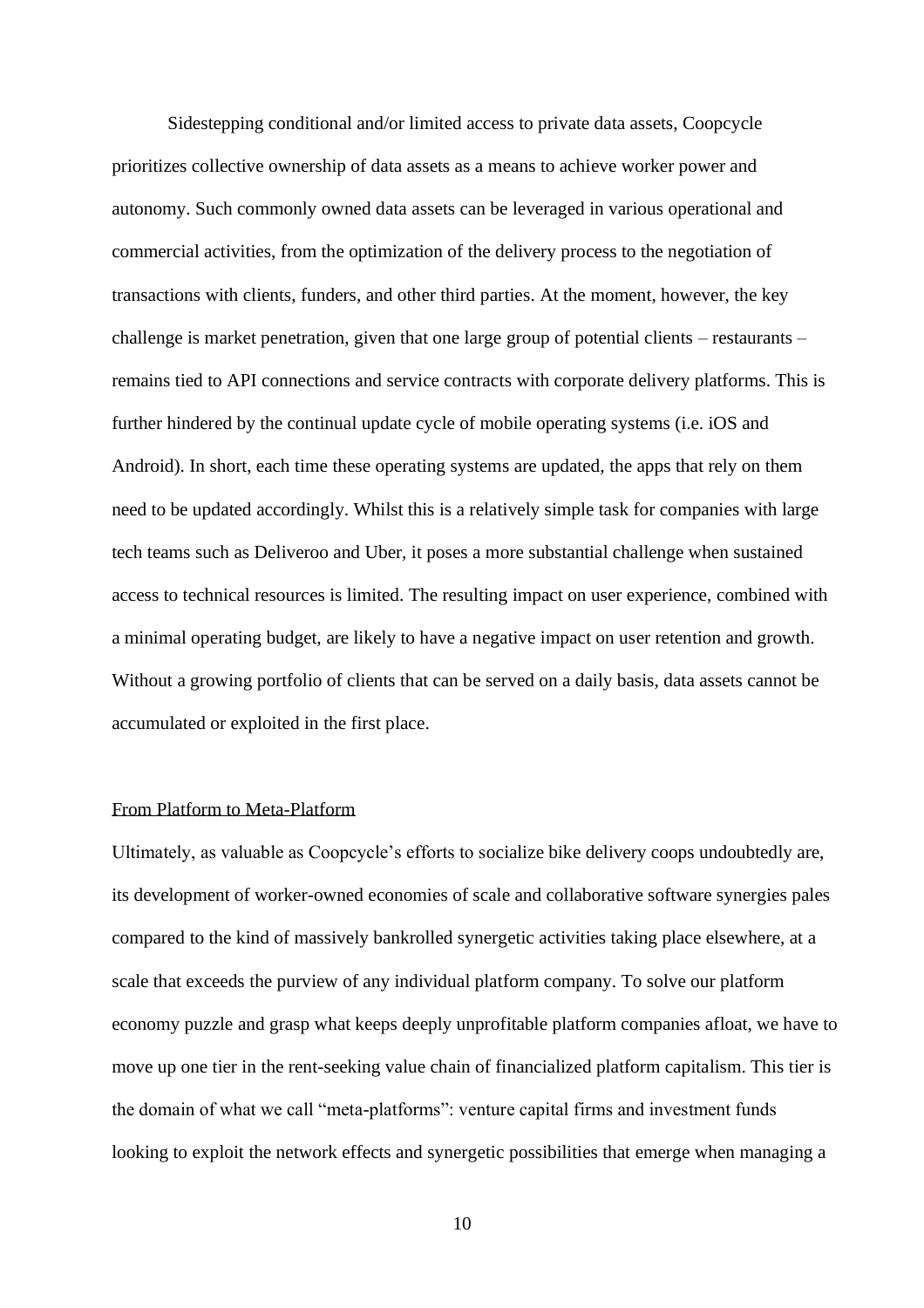large and varied portfolio of investments in platform companies and other data-centric businesses, each intent on "disrupting" different industries by leveraging their analytics capacities.

We use the term "meta-platform" because the growing power of these financial institutions stems from how they effectively operate as higher-order platforms whose profits are constituted by the rents extracted every time it matches investors, including institutional investors such as pension funds and sovereign wealth funds, with tech companies looking for capital injections that will allow them to continue to scale quickly.<sup>9</sup> Paying critical attention to meta-platforms also moves us beyond a narrow concern with "shareholder value", insofar as the stakes of our analysis do not just pertain to the influence of shareholder objectives on a company's daily operations, but demand that we account for the strategic governance of mutually reinforcing monopoly formations across sectors.

The meta-platform par excellence is SoftBank, the conglomerate that manages the \$100 billion Vision Fund, nearly half of which is financed by Saudi Arabia's sovereign wealth fund. According to SoftBank's founder and CEO, Masayoshi Son, Vision Fund's portfolio companies control 90% of the ride-hailing market worldwide (Alpeyev, 2019), which is a percentage that should surely give us pause. Son's approach, especially since the inauguration of the Vision Fund, has been to "over-invest" in particular platform companies and thereby aim to pre-ordain a winner in various competitive markets. This then sets up Son's "cluster of number ones" strategy, which revolves around the creation of productive synergies between portfolio companies "whose whole is theoretically greater than the sum of its parts – an added value derived from the partnerships and business opportunities that come with being a part of the SoftBank family" (Medeiros 2019). Such partnerships and business opportunities largely center on finding ways to actualize the potential of immense amounts of data captured from a great variety of sources. As a recent Wired article summarizes Son's vision: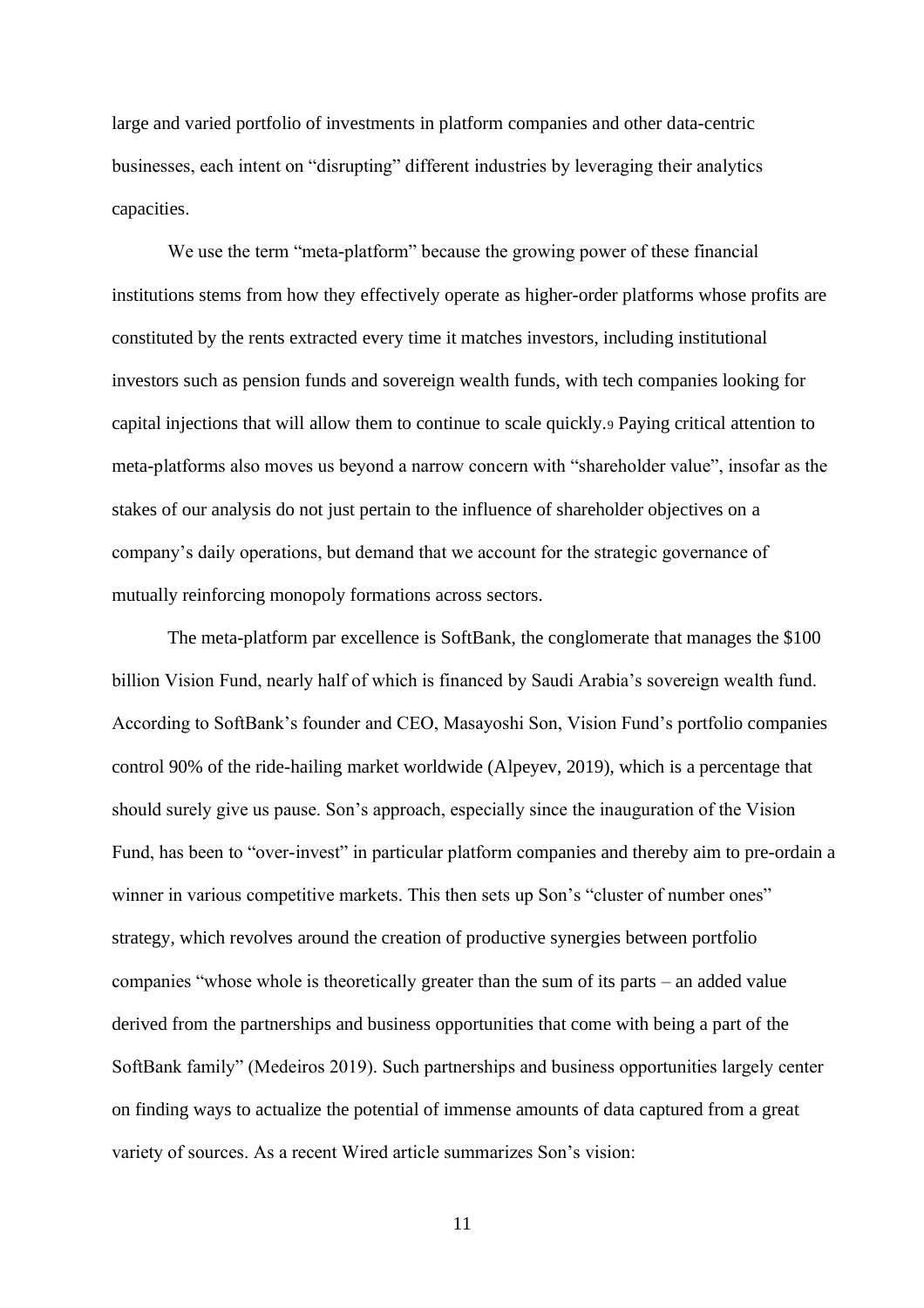"a future where every time that we use our smartphone, or call a taxi, or order a meal, or stay in a hotel, or make a payment, or receive medical treatment, we will be doing so in a data transaction with a company that belongs to the SoftBank family. And, as Son likes to say: "Whoever controls data controls the world." (ibid.)

Meta-platforms seek to control the world, or at least the platform ecosystems that increasingly reshape the world in their image. Having learned expensive lessons in the wake of the dot.com collapse, during which Son suffered a stunning \$70 billion loss (Sherman, 2019), meta-platform executives now aim to construct data-centric architectures of durability that will protect them in case the next tech bubble bursts – a bubble that they themselves will have helped to create. Even in the event that Uber would fold (for instance because governments around the world finally agree that the company is in fact an employer and investors would consequently lose interest in its shares), its IPO has offered SoftBank an opportunity to cash out some of its equity and use these returns to invest in  $-$  and thereby anoint  $-$  the next Uber.

It seems likely, however, that Softbank would abstain from further investments in risky gig economy companies, instead opting to invest in the next Palantir (Peter Thiel's data-mining firm), or a startup that would complement its current investee Arm (a British semiconductor and software design company that has become a major player in AI development). While Softbank's shock-and-awe investment strategy has generated both frustration and marvel among investors and analysts, its recent mis-handling of the WeWork debacle – which resulted in the cancellation of the firm's IPO – painfully illustrated the fallibility of its model/vision (Alpeyev et al. 2019). Since then, Softbank and its Vision Fund have been under increased financial pressure and scrutiny, as the firm seeks to stay afloat by selling up to \$41 billion in assets at a discount in order to buy back its shares (Nussey, 2020). In this shift "from long-term domination to short-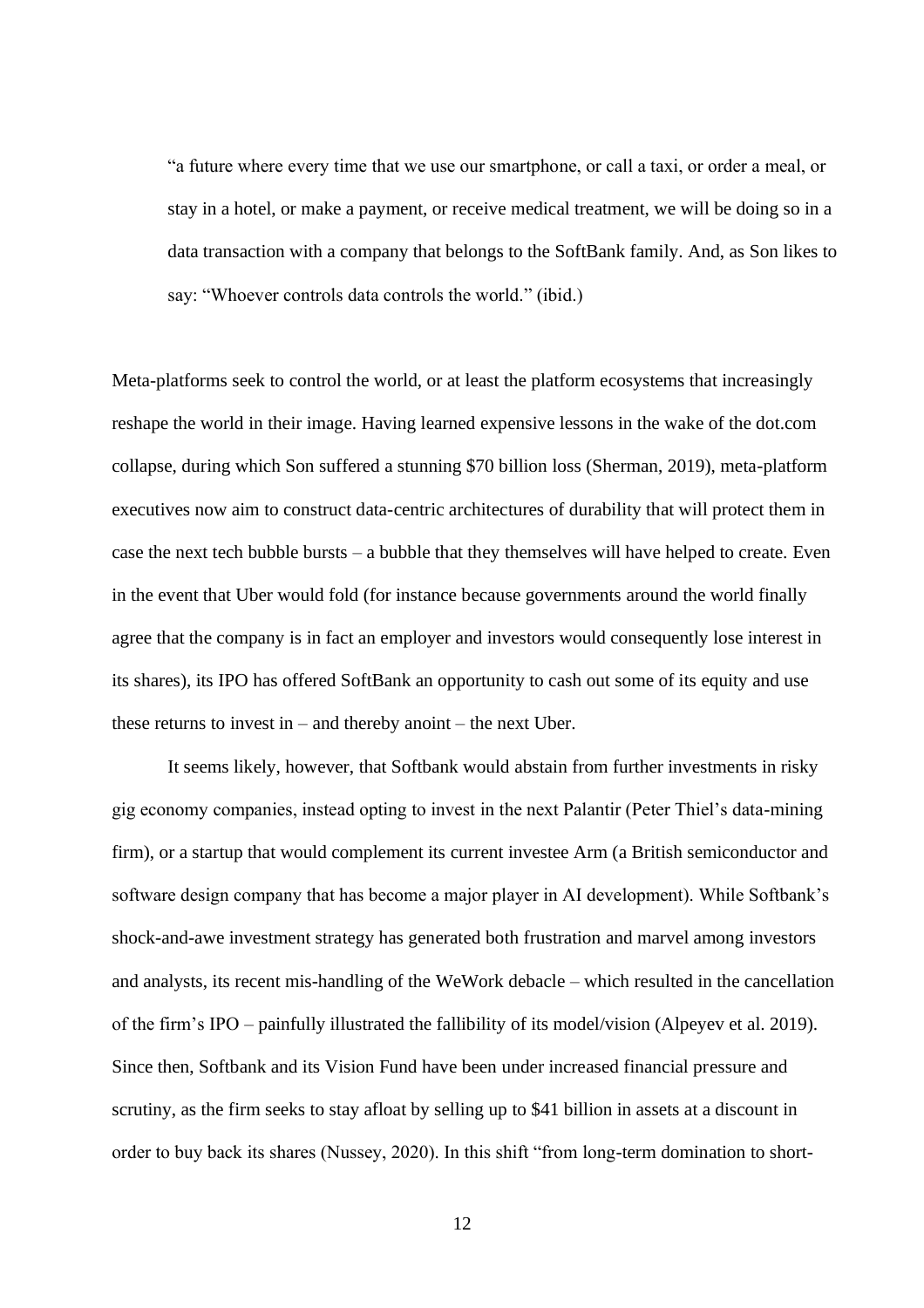term survival" (Sherman 2020), Softbank demonstrates its fealty to shareholders at the expense of its startup portfolio, as platform companies are increasingly expected to show a road to profitability by cutting costs, laying off employees, and selling off operating units (Ongweso 2020).

## Regaining control: possible public responses

While platforms come and go, meta-platforms allocating the wealth of nations are becoming too big to fail. It is this massive privatization of public wealth that returns us to the position and plight of gig workers under conditions of financialized platform capitalism. While it is true that finance capital subsidizes a large share of gig workers' daily wages, it is equally true that it ultimately seeks to render their labor obsolete. Meanwhile, its investment comes with stipulated expectations and constraints with respect to how a platform company can run its business, pushing a high risk/high gain model that has valued rapid growth and limited liability. In times of crisis, as this model becomes destabilized, we see how platforms that cannot weather the strain become expendable in a manner that mimics the disposability of gig workers – just further upstream.

These dynamics demonstrate the need for regulatory measures that likewise have a forceful upstream impact. In order to organize a concerted pushback against the massive power of meta-platforms, we need both regulatory intensification and policy innovations that hit platform capitalism's investor class where it hurts. Ultimately, this should result in the abolition of the gig economy as we know it, so that from its ashes may rise an economy built on solidarity instead of exploitation and expropriation. To conclude this chapter, we briefly suggest some proposals that should take us in this direction, moving from forms of regulatory intensification focused on *existing* (meta-)platforms, toward public policies and investments that could foster *new* platform-based initiatives.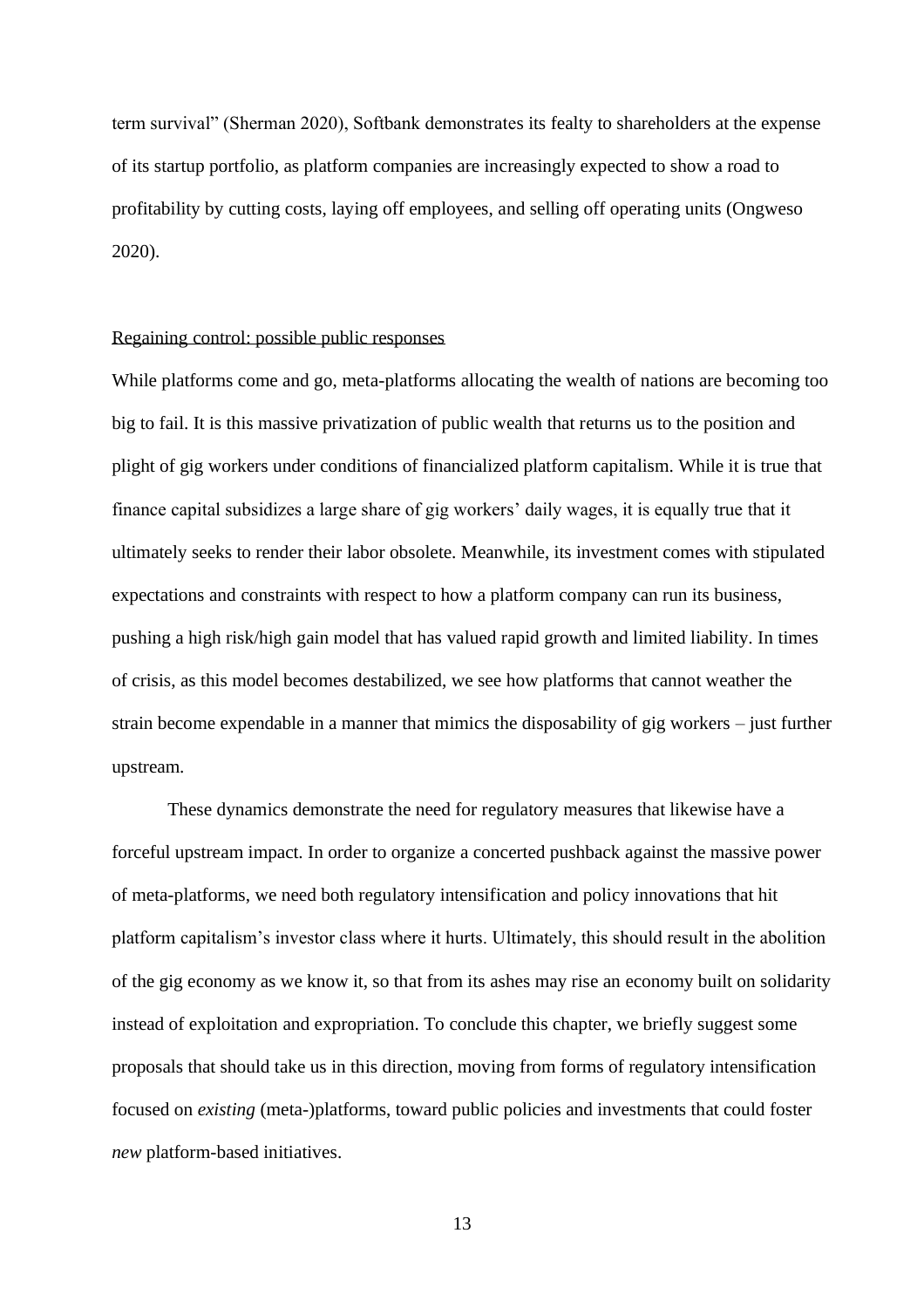## *Regulatory intensification*

The first, most straightforward progressive move is to more strictly regulate existing platform companies and to actually *enforce* this regulation across the board. Any rule or law is only as good as its enforcement and, due to a structural lack of institutional capacities and political will, gig economy platforms have for too long been able to determine the rules of the game. While gig worker reclassification and its enforcement will certainly be one part of the solution, it will not be an adequate measure if divorced from a broader set of regulations that seek to curb the widespread commodification of low-wage labor across industries (Van Doorn, Ferrari, and Graham, 2020). Improving wages, working conditions, and social protections for all workers, *regardless of employment or residency status,* will create a redefined and more equitable playing field in which workers (particularly migrants and minorities) have access to better jobs and will no longer have to resort to platform-mediated gigs.

Besides labor regulation, stricter tax legislation is also a crucial weapon in the public arsenal. Here we should not only think of higher corporate taxes for platform companies in general terms, but more specifically consider frameworks for international coordination that aim to close global tax loopholes and end the rampant regulatory arbitrage that companies like Uber engage in (Browning and Newcomer 2019). Countries such as The Netherlands, Ireland, and Singapore should be forced to eliminate their tax havens and stop luring tech companies with tax breaks and other forms of corporate welfare. Moreover, instead of rewarding platform companies for their losses, by tying corporate income taxation to profits, such taxation should instead be based on a company's revenues. Another strategy is to create a special tax on big data-generated revenues (Madsbjerg 2017), although it is notoriously difficult to assign monetary value to data and it would likewise be challenging to ascertain how much data gig platforms sell to third parties or otherwise leverage toward revenue generation.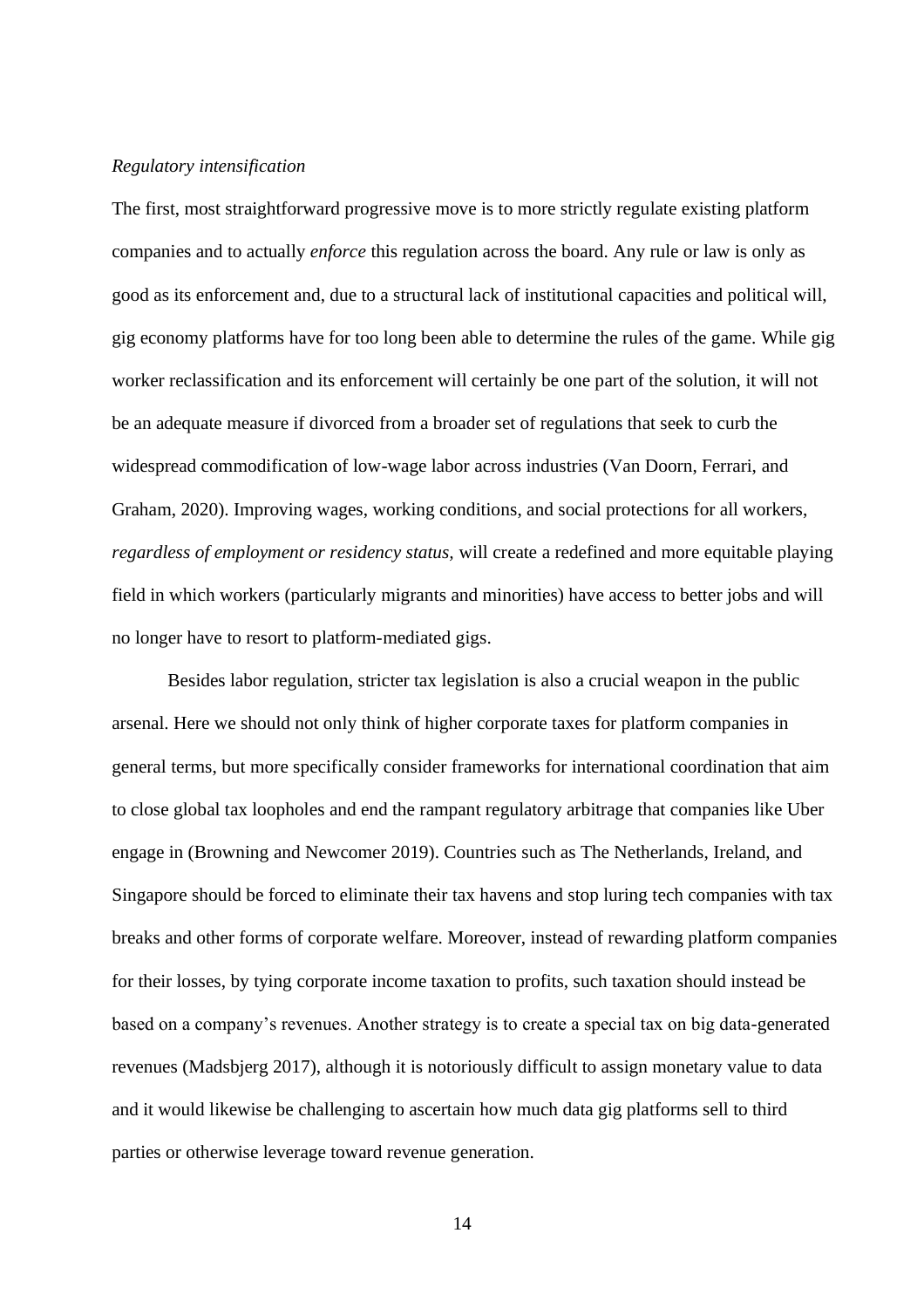The topic of data leads us to another area where more forceful regulation is needed, namely data rights pertaining to access, control, and ownership of data by platform workers as well as other end users. We have already seen that initiatives like Worker Info Exchange are pushing this agenda among gig workers, but much more could be done to support these efforts. While the GDPR offers a transnational framework for pursuing the data rights of gig workers, its focus on "personal data" posits severe limitations on its applicability and thus a more comprehensive and synthetic approach is required - one that leverages the most useful elements from various other legal frameworks currently operative within the EU (Gallagher, Li and Gregory 2019). Beyond data rights, we should also regulate for increased transparency and oversight of platform companies' software systems, in order to foster accountability not only with respect to algorithmic decision-making processes (which data rights legislation would not fix) but to business operations more generally. Here we suggest a combination of company and platform/app audits conducted by elected public officials and due process protocols that grant gig workers the ability to appeal their deactivation and that ensure a speedy and fair arbitration/tribunal review process.

All these measures are ultimately geared toward increasing the operational costs of predatory platform businesses and thereby increasing the risks (which are also costs) of investing in such businesses. In this way, they are likely to have an upstream impact. Yet we could move further up the value chain and think of even more ambitious regulatory schemes that directly affect the operations of meta-platforms. One disincentivizing measure is to increase capital gains tax on the sale of gig economy-related assets, which would make it more costly for a firm like Softbank to sell its shares of a platform company. A similar measure is to tighten financial regulations to raise the costs of investing in gig economy platforms, for instance by more robustly taxing private equity transactions. As Rahman (2018: 249) has argued, "such structural regulations would change the incentives in a way that makes the more problematic downstream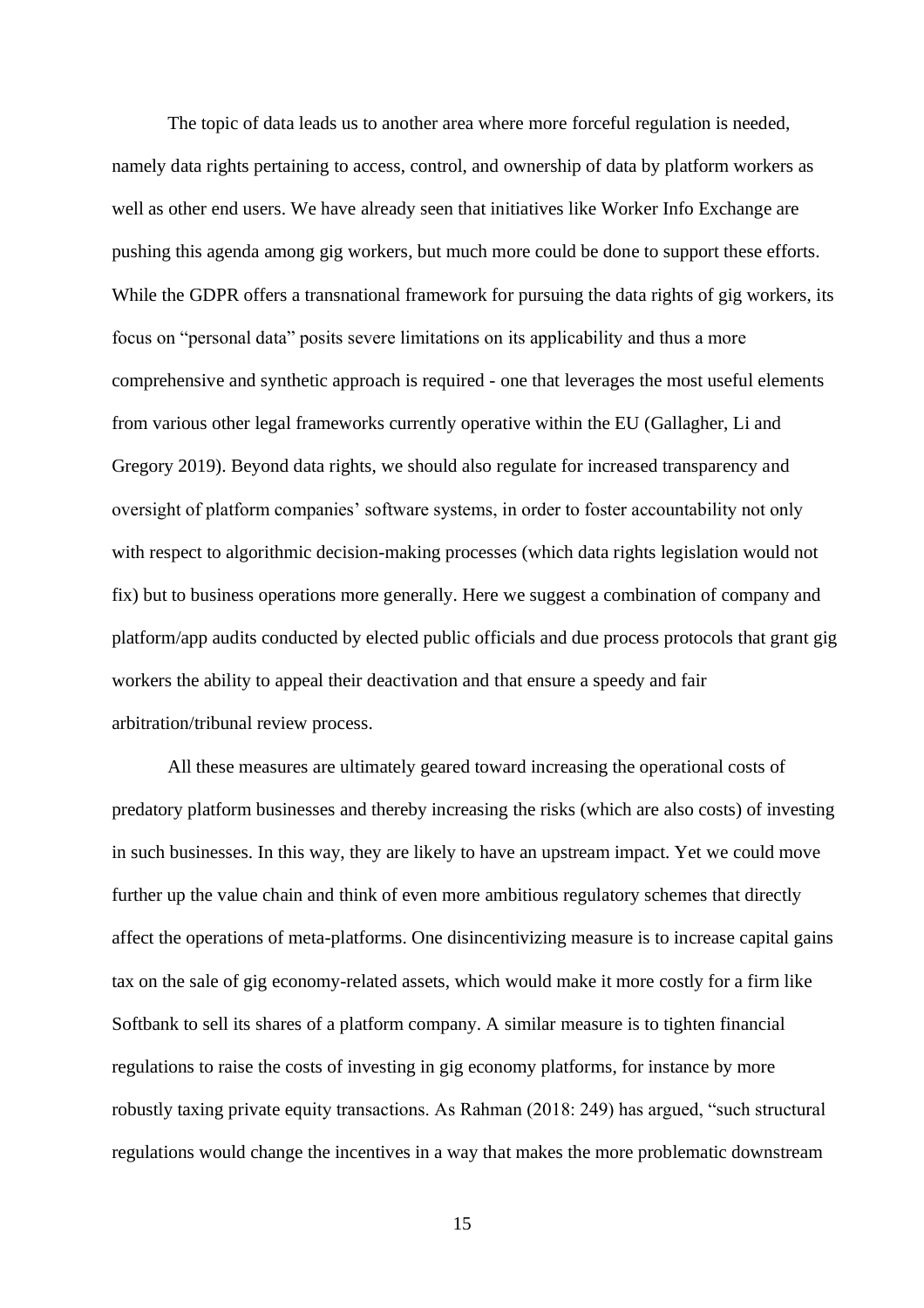practices less profitable and thus less likely." Finally, following Rahman, we "might impose antitrust-style limits on mergers and acquisitions" - which could, for instance, block Uber's pending acquisition of Grubhub - or "prevent the concentrated ownership over multiple [...] platforms and related services into too few investor hands" (ibid.). This type of legislation would effectively make the data empire-building ventures of meta-platforms a lot more onerous.

#### *Policy innovation and public investments*

It is important to highlight here that private costs can be public gains. Building on expanded and intensified regulations targeting corporate (meta-)platforms, we should extend this radical ambition to the realm of public policy in order to foster novel and emerging platform-based initiatives, which can be funded by newly obtained tax revenues. Coopcycle, for instance, could hugely benefit from state subsidies, which would be more effective and sustainable than relying on crowdfunding or social impact investors whose support is usually contingent on particular deliverables. Such subsidies could be managed by local governments, which would enable new public-private/common partnerships that encourage collaboration between platform cooperatives, their stake/shareholders, and municipalities that would consequently be reinvigorated after years of budget cuts to social services. This would, however, require an openness to this kind of collaboration on the side of the platform cooperativism movement, whose entrepreneurial and activist inclinations have so far resulted in a DIY attitude and a reticence to depend on (and report to) the state.

Furthermore, local governments could use new tax revenues to initiate "public options" that "would provide alternatives for users [including workers], while also exerting competitive pressure on otherwise dominant [...] platforms, forcing those platforms to take seriously the need to provide services in a different way" (Rahman 2018: 249). One significant advantage of publicly initiated platforms, compared to the nationalization of corporate platforms, is the ability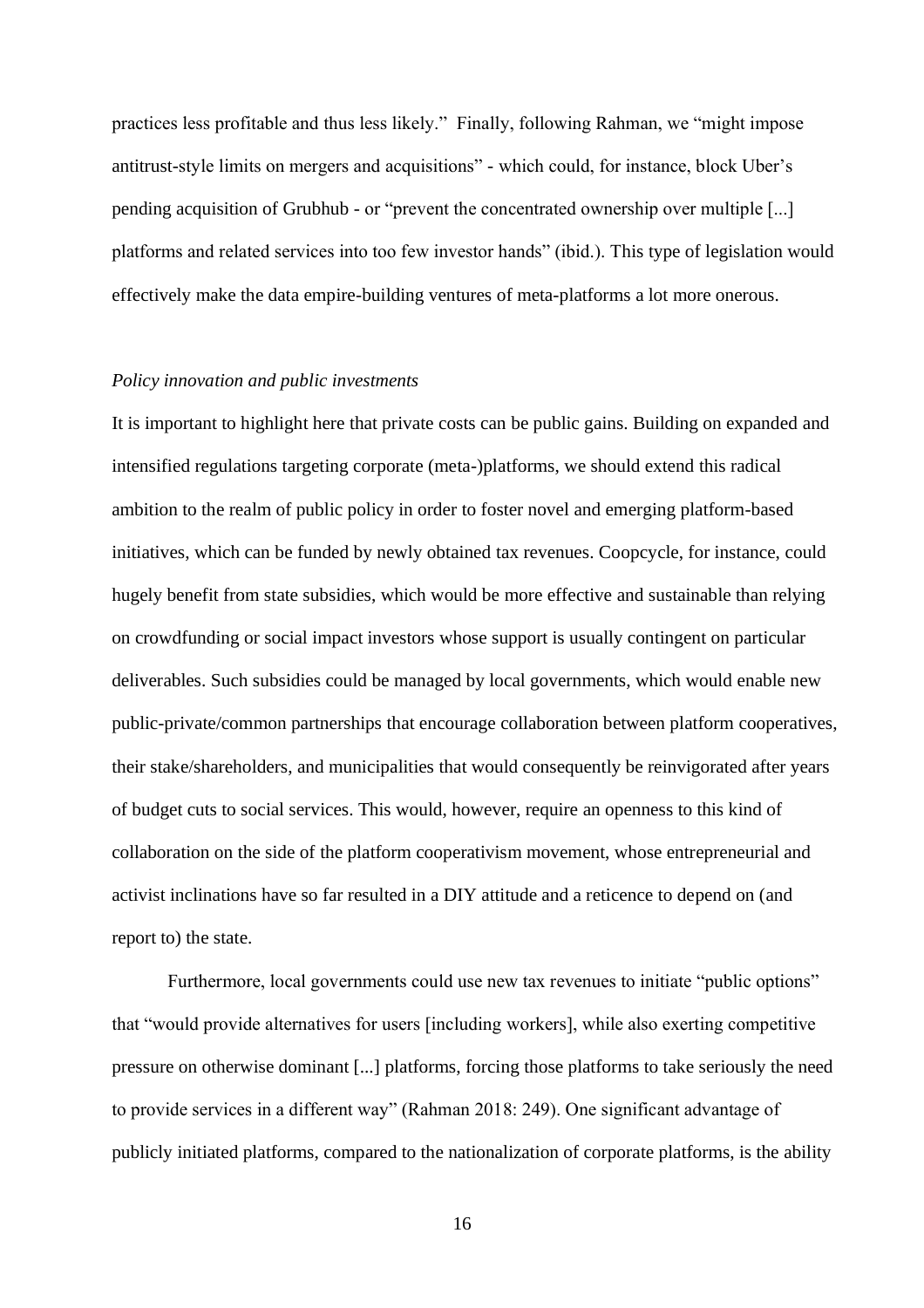to build new software architectures and platform ecosystems that are not rooted in exploitation or accumulation by dispossession. Public ownership of Deliveroo does not automatically entail a more equitable platform, given that the machine learning algorithms Deliveroo has developed are trained by data captured from a labor process that is specifically engineered for the purpose of revenue optimization and worker subordination. As such, the decisions that these algorithms execute are not in the public interest nor do they serve the common good, and corporate algorithmic systems should thus at the very least be de- and reprogrammed. It may be preferable, however, to build new publicly governed systems from the ground up.

Ultimately, then, new policies and platform-based initiatives should first and foremost be committed to the affirmation of public values (Van Dijck, Nieborg & Poell 2019). These values are vital for a platform society in which data exists as a public asset that can be leveraged by all stakeholders participating in its collective governance. Truly solving our platform economy puzzle demands that we imagine a future beyond the gig economy and platform capitalism, by embedding labor advocacy within a broader politics of redistribution and social justice.

## **Notes**

<sup>1</sup> See for example, Hawkins (2019) reporting Uber's \$5.4billion loss in a single quarter or Butler (2019) reporting Deliveroo losses of £232million losses in the same time. Neither company has ever turned a profit <sup>2</sup> This fieldwork consisted of participant observation on city streets, in homes and offices, and in online spaces (e.g. subreddits, Facebook groups, and Whatsapp groups maintained by gig workers). It also resulted in 158 formal semistructured interviews, primarily with couriers and cleaners but also with some entrepreneurs in food delivery, cleaning, and adjacent industries in the three cities. Many more informal conversations took place during this twoyear period.

<sup>3</sup> This fieldwork consisted of participant observation across a range of digital and urban spaces. Beyond regular informal workplace conversations, 14 formal semi-structured interviews were conducted. Research in the Trade Union allowed for the development of personal contacts with a broad range of workers and afforded a deep understanding of both delivery work and the work of labor organizing. Beyond participant observation and interview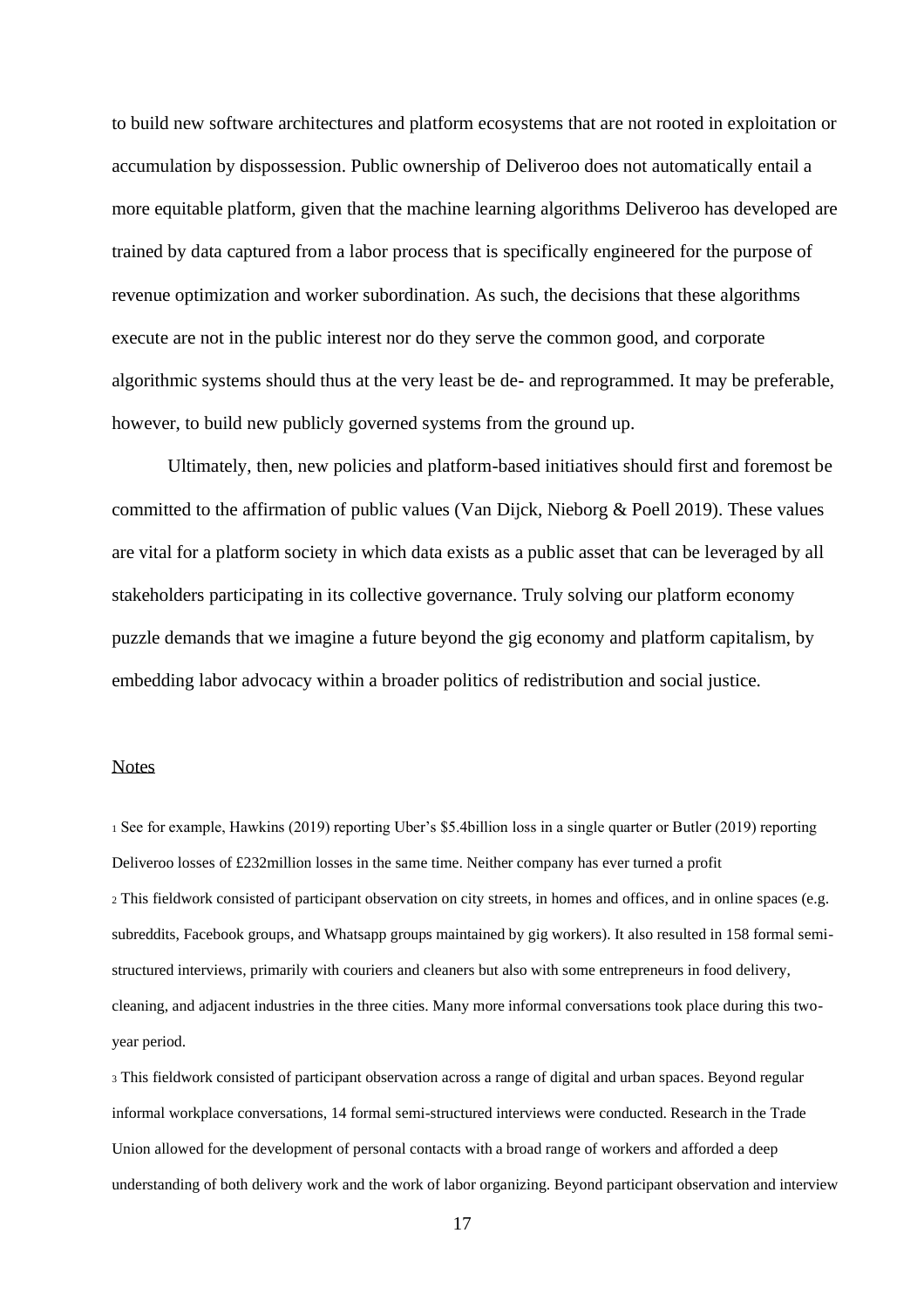methods, data collection included a mix of video, photography, audio recordings, creating multi-media diary entries that express the complexity of the workplace.

<sup>4</sup> As Sadowski writes (2019b: 10): "the value of data is uncertain; the valuation of data is complex." Moreover, as he notes elsewhere, "[t]he conditions needed to convert data capital into economic capital may never arrive, but that does not stop the cycle of accumulation" (Sadowski 2019a: 5).

<sup>5</sup> To be sure, "reaching scale" is a constantly moving target. It is a dynamic site of experimentation that is contingent not just on a company's evolving operational goals but also on environmental variables such as the nature, prevalence, or relative significance of the activity being captured and datafied. Data analytics is not an exact science and although the accumulation of more data generally increases the accuracy and versatility of predictive calculations, it is impossible to predict in advance at which threshold an expanding data set – or combination of data sets – will increase in value by becoming more actionable.

<sup>6</sup> Se[e https://workerinfoexchange.org/](https://workerinfoexchange.org/) for more information

<sup>7</sup> Se[e https://coopcycle.org/en/](https://coopcycle.org/en/) for more information.

<sup>8</sup> Coopcycle shares this function and mission with the Platform Cooperativism Consortium, an international "hub that starts, grows, and converts platform coops" (see [https://platform.coop/who-we-are/pcc/\)](https://platform.coop/who-we-are/pcc/).

<sup>9</sup> For instance, during Lyft's recent IPO roadshow, the company repeated its assertion that prioritizing data-driven growth and innovation over short-term profits is the right business strategy (Lyft 2019). As long as potential investors can be convinced that a platform company could at one point attain monopoly-like status, it can expect new capital injections that subsidize its ongoing efforts to gain market share and improve its financial performance.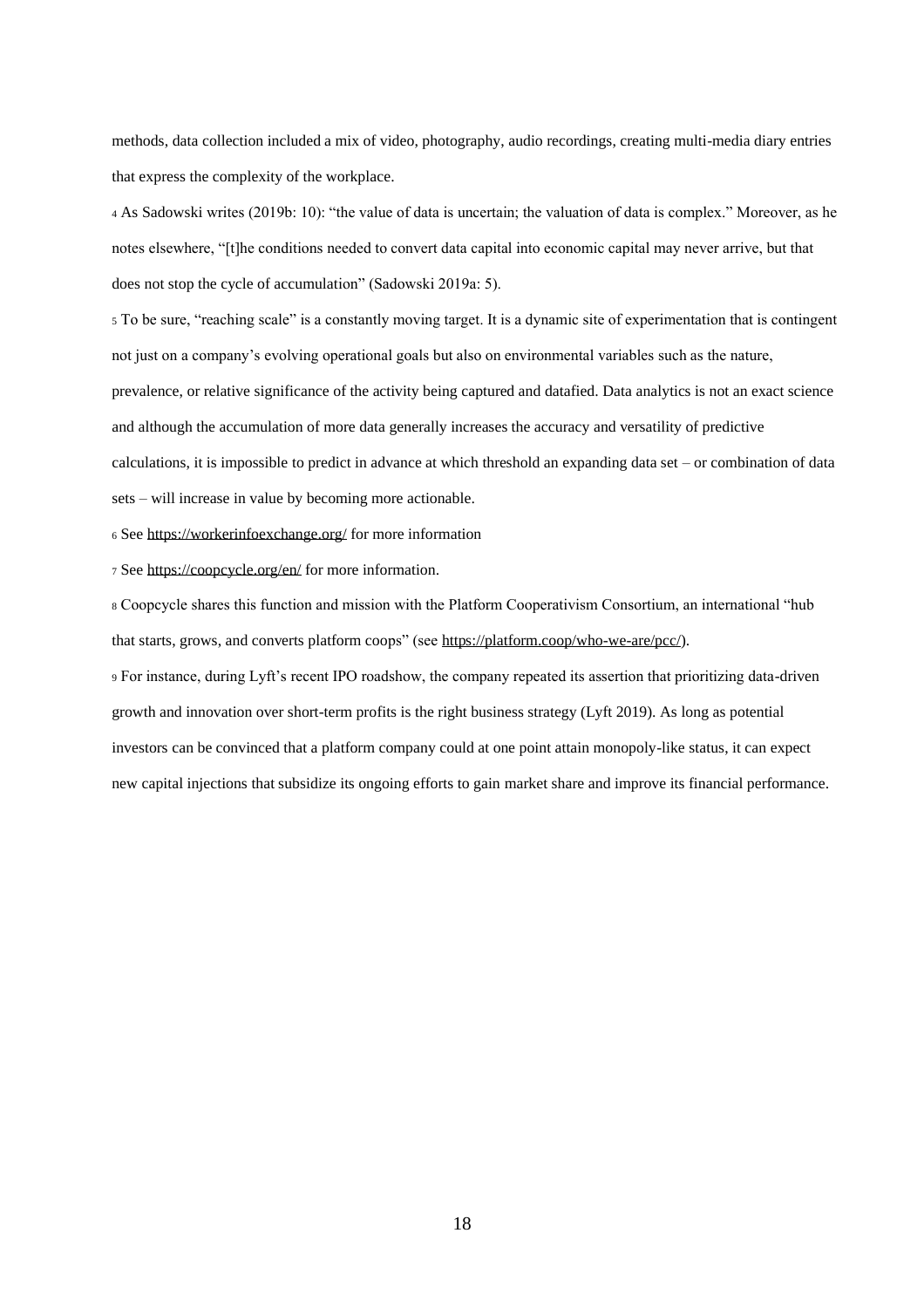#### References

Alpeyev, P. (2019) 'What Uber's IPO Tells Us About SoftBank's Big Ride-Hailing Bet' [Bloomberg Online, 08.05.2019] Available: [https://www.bloomberg.com/news/articles/2019-05-](https://www.bloomberg.com/news/articles/2019-05-08/what-uber-s-ipo-tells-us-about-softbank-s-big-ride-hailing-bet) [08/what-uber-s-ipo-tells-us-about-softbank-s-big-ride-hailing-bet](https://www.bloomberg.com/news/articles/2019-05-08/what-uber-s-ipo-tells-us-about-softbank-s-big-ride-hailing-bet) (Accessed: 10 October, 2019).

Alpeyev, P., Tan, G., Davis, M. & Huet, E. (2019) 'SoftBank Unveils \$9.5 Billion WeWork Rescue, Gets 80% Stake', [Bloomberg Online, 23.10.19], Available: [https://www.bloomberg.com/news/articles/2019-10-23/wework-unveils-softbank-rescue](https://www.bloomberg.com/news/articles/2019-10-23/wework-unveils-softbank-rescue-package-neumann-to-leave-board)[package-neumann-to-leave-board](https://www.bloomberg.com/news/articles/2019-10-23/wework-unveils-softbank-rescue-package-neumann-to-leave-board) (Accessed: 25 October, 2019).

Browning, L., & Newcomer, E. (2019) 'Uber created a \$6.1B Dutch weapon to avoid paying taxes', *Accounting Today Online*. Available: [https://www.accountingtoday.com/articles/uber](https://www.accountingtoday.com/articles/uber-created-a-61b-dutch-weapon-to-avoid-paying-taxes)[created-a-61b-dutch-weapon-to-avoid-paying-taxes](https://www.accountingtoday.com/articles/uber-created-a-61b-dutch-weapon-to-avoid-paying-taxes) (Accessed: 24 May 2020).

Butler, S. (October, 2019) 'Deliveroo makes £232m loss despite doubling its operation', in *The Guardian Online*. Available: [https://www.theguardian.com/business/2019/oct/02/deliveroo](https://www.theguardian.com/business/2019/oct/02/deliveroo-makes-232m-loss-despite-doubling-its-operation)[makes-232m-loss-despite-doubling-its-operation](https://www.theguardian.com/business/2019/oct/02/deliveroo-makes-232m-loss-despite-doubling-its-operation) (Accessed: 24 May 2020).

Couldry, N., & Mejias, U. A. (2019). Data colonialism: Rethinking big data's relation to the contemporary subject. *Television & New Media*, *20*(4), 336-349.

Crouch, C. (2019) *Will the gig-economy prevail?* Cambridge: Polity.

Fraser, N. (2016). Expropriation and exploitation in racialized capitalism: a reply to Michael Dawson. *Critical Historical Studies*, *3*(1), 163-178.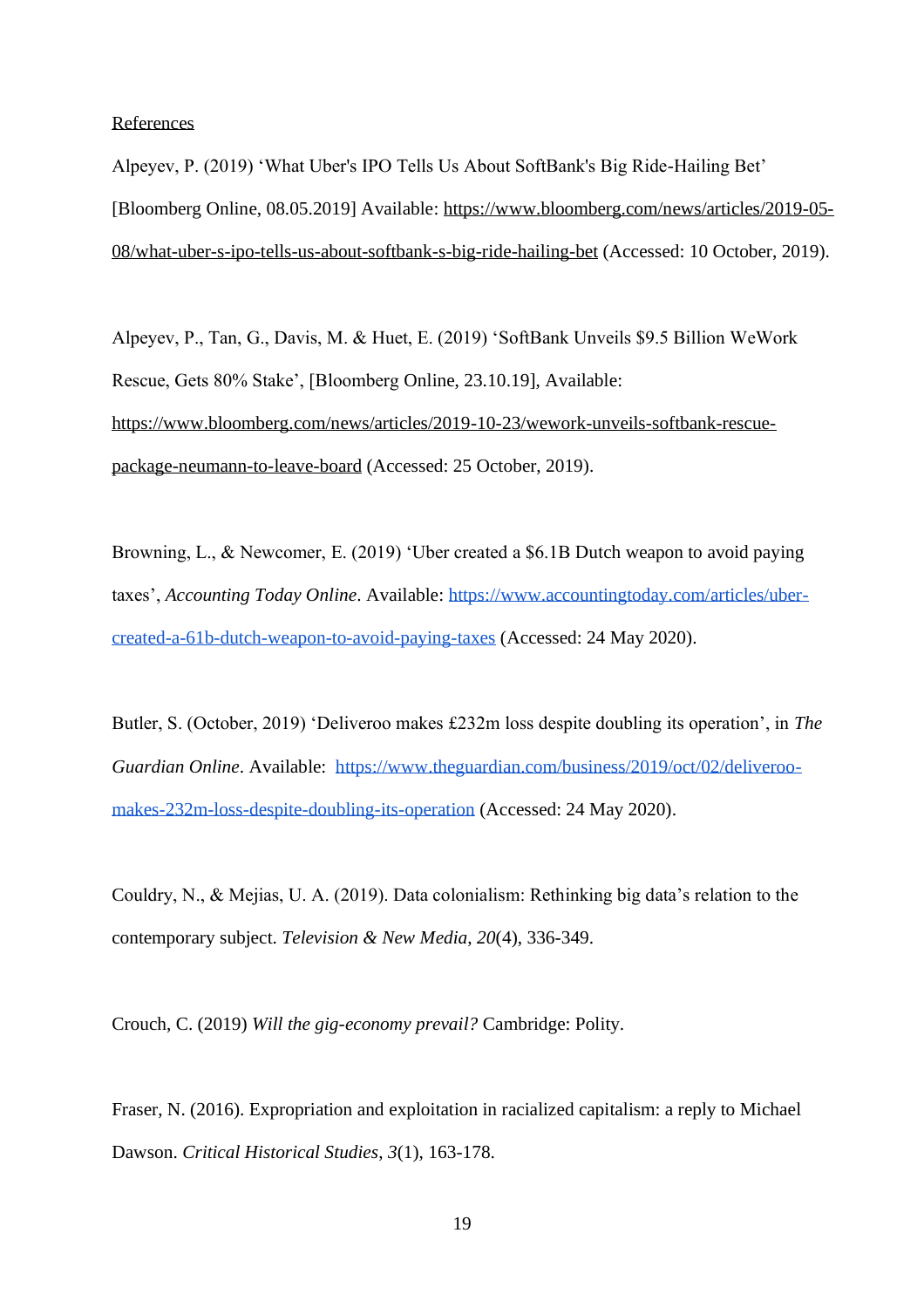Gandini, A. (2019) 'Labour process theory and the gig economy', *Human Relations*, 72(6), pp. 1039 –1056.

Gallagher, C., Li, W., & Gregory, K. (2019) 'Restoring Gig Workers to Power The Collective Potential of Personal Data Portability.' Paper presented at the Privacy Law Scholars Conference, October 2019, Amsterdam.

Harvey, D. (2005) *The New Imperialism*, Oxford:Oxford University Press.

Hawkins, A. (August, 2019) 'Uber lost over \$5 billion in one quarter, but don't worry, it gets worse'. *The Verge Online*. Available: [https://www.theverge.com/2019/8/8/20793793/uber-5](https://www.theverge.com/2019/8/8/20793793/uber-5-billion-quarter-loss-profit-lyft-traffic-2019) [billion-quarter-loss-profit-lyft-traffic-2019](https://www.theverge.com/2019/8/8/20793793/uber-5-billion-quarter-loss-profit-lyft-traffic-2019) (Accessed: 24 May 2020).

Holder, S. (2019) 'For Ride-Hailing Drivers, Data Is Power' [CityLab Online], Available: [https://www.citylab.com/transportation/2019/08/uber-drivers-lawsuit-personal-data-ride-hailing](https://www.citylab.com/transportation/2019/08/uber-drivers-lawsuit-personal-data-ride-hailing-gig-economy/594232/)[gig-economy/594232/](https://www.citylab.com/transportation/2019/08/uber-drivers-lawsuit-personal-data-ride-hailing-gig-economy/594232/) (Accessed: 10 October, 2019).

Langley, P., & Leyshon, A. (2017). 'Platform capitalism: the intermediation and capitalisation of digital economic circulation.' *Finance and society.*, *3*(1), 11-31.

Lyft. (2019) 'Lyft Form S-1 Registration Statement [Initial Public Offering Filings]', Available: <https://www.sec.gov/Archives/edgar/data/1759509/000119312519059849/d633517ds1.htm> (Accessed: 8 October, 2019).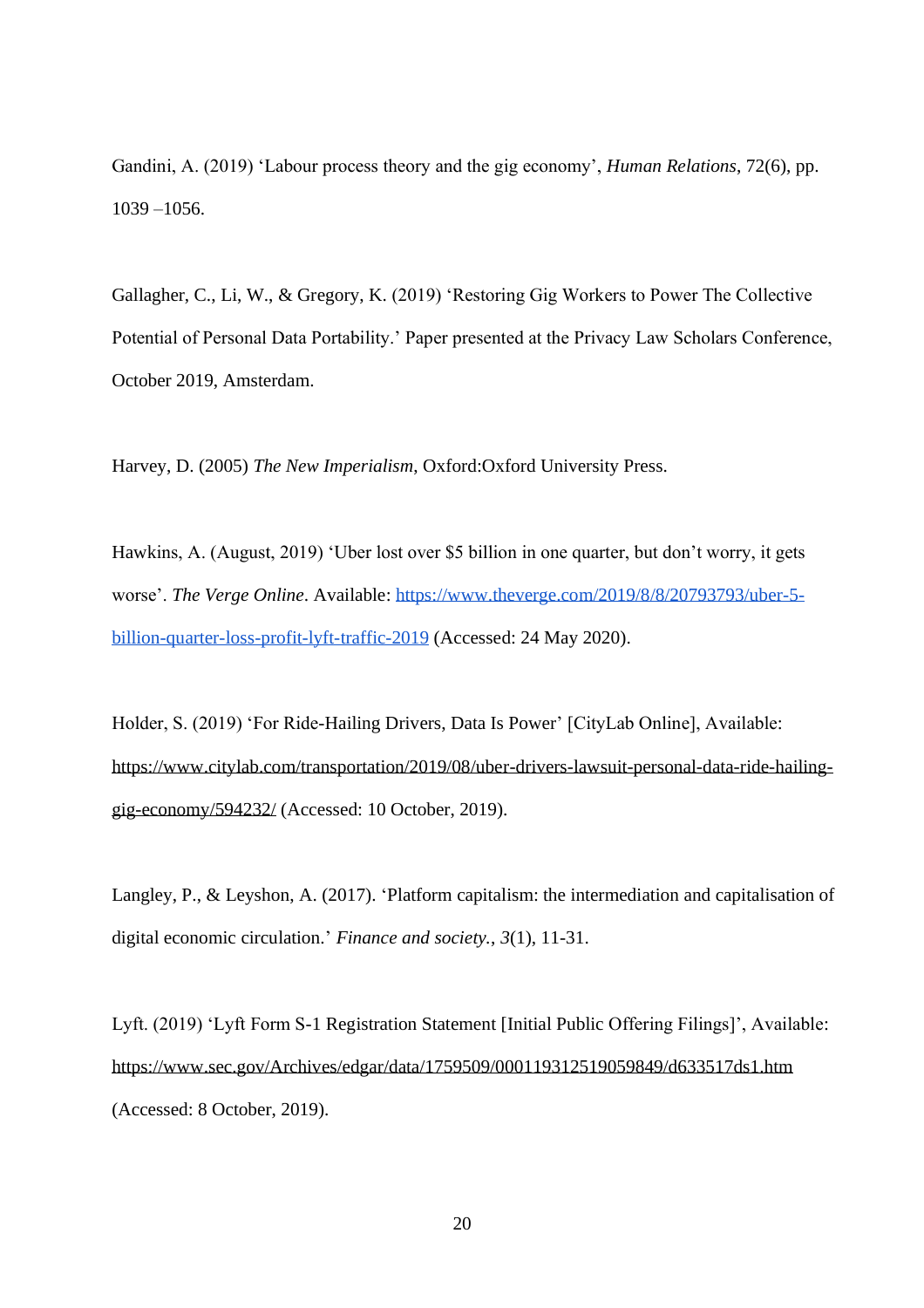Madsbjerg, S. (November, 2017) 'It's Time to Tax Companies for Using Our Personal Data', *New York Times Online*. Available:

[https://www.nytimes.com/2017/11/14/business/dealbook/taxing-companies-for-using-our](https://www.nytimes.com/2017/11/14/business/dealbook/taxing-companies-for-using-our-personal-data.html)[personal-data.html](https://www.nytimes.com/2017/11/14/business/dealbook/taxing-companies-for-using-our-personal-data.html) (Accessed: 24 May 2020).

Medieros, J. (2019) 'How SoftBank ate the world' [WIRED Online, 07.02.2019] Available: <https://www.wired.co.uk/article/softbank-vision-fund> (Accessed: 12 October, 2019).

Mezzadra, S., & Neilson, B. (2017). On the multiple frontiers of extraction: excavating contemporary capitalism. *Cultural Studies*, *31*(2-3), 185-204.

Nussey, S. (2020, March) 'SoftBank plans \$41 billion of asset sales to expand buyback and cut debt'. *Reuters Online*. Available: [https://www.reuters.com/article/us-softbank](https://www.reuters.com/article/us-softbank-groupbuyback/softbank-plans-41-billion-of-asset-sales-to-expand-buyback-and-cut-debtidUSKBN21A0F2)[groupbuyback/softbank-plans-41-billion-of-asset-sales-to-expand-buyback-and-cut](https://www.reuters.com/article/us-softbank-groupbuyback/softbank-plans-41-billion-of-asset-sales-to-expand-buyback-and-cut-debtidUSKBN21A0F2)[debtidUSKBN21A0F2](https://www.reuters.com/article/us-softbank-groupbuyback/softbank-plans-41-billion-of-asset-sales-to-expand-buyback-and-cut-debtidUSKBN21A0F2)

(Accessed: 3 April, 2020).

Ongweso, E. (2020, January). SoftBank's New Strategy: Screw Over Startups Not Investors. *Vice Magazine Online.* Available: [https://www.vice.com/en\\_ca/article/y3mdej/softbanksnew](https://www.vice.com/en_ca/article/y3mdej/softbanksnew-strategy-screw-over-startups-not-investors)[strategy-screw-over-startups-not-investors](https://www.vice.com/en_ca/article/y3mdej/softbanksnew-strategy-screw-over-startups-not-investors) (Accessed: 3 April, 2020).

Prassl, J. (2018) *Humans as a Service: The Promise and Perils of Work in the Gig Economy*. Oxford: Oxford University Press.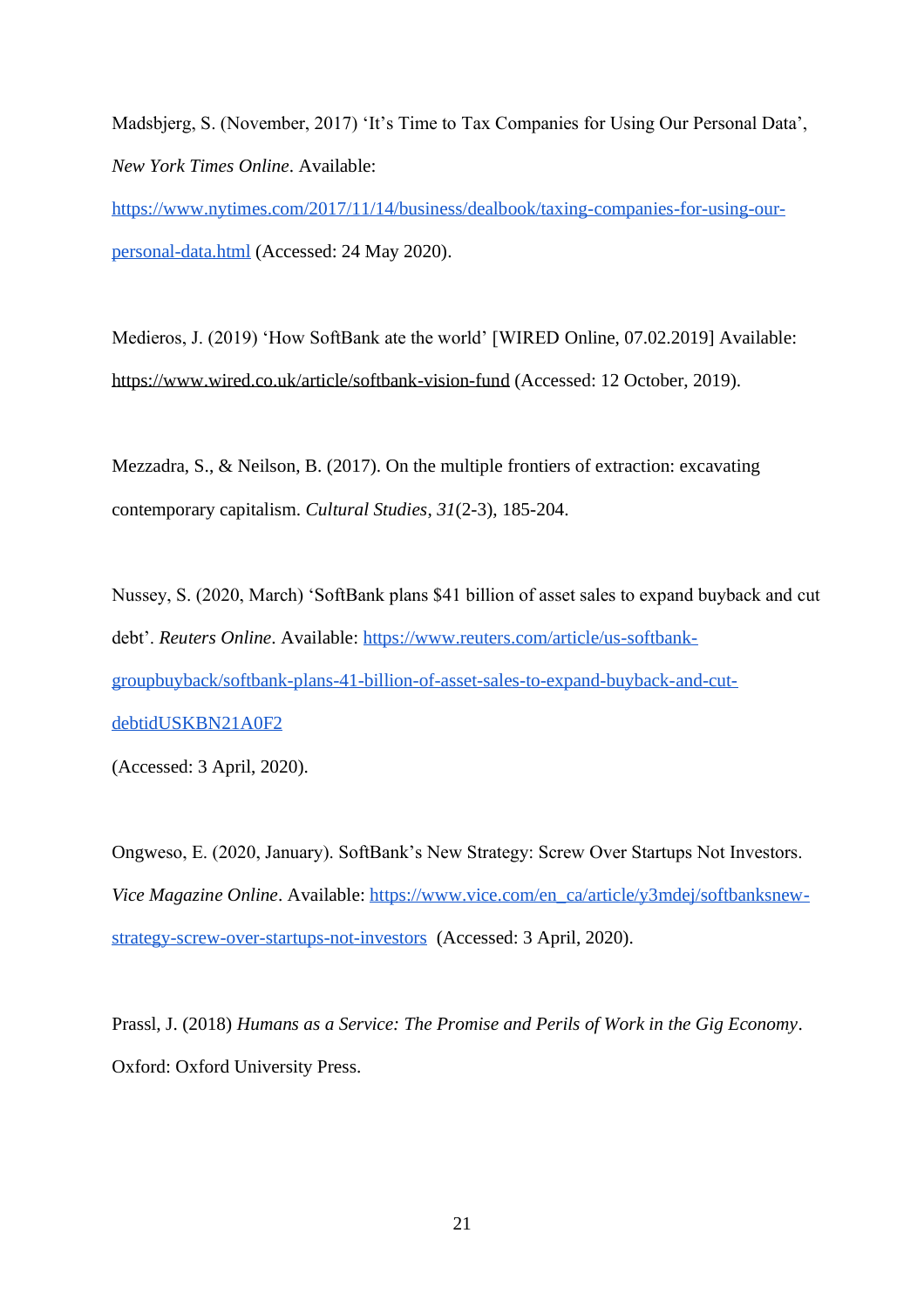Rahman, K., (2018) 'Regulating informational infrastructure: Internet platforms as the new public utilities', *Georgetown Law Technology Review*, pp. 234-251.

Rosenblat, A., & Stark, L. (2016) 'Algorithmic Labor and Information Asymmetries: A Case Study of Uber's Drivers', *International Journal of Communication* 10, pp. 3758–3784.

Sadowski, J. (2019a). 'The Internet of Landlords: Digital Platforms and New Mechanisms of Rentier Capitalism', *Antipode*, https://doi.org/10.1111/anti.12595.

Sadowski, J. (2019b). When data is capital: Datafication, accumulation, and extraction. *Big Data & Society*, *6*(1): 1-12.

Shapiro, A. (2017) 'The Urban Stack. A Topology for Urban Data Infrastructures', *Tecnoscienza*, 8(2), 61-80.

Sherman, L. (2019) 'WeWork's Failure is SoftBank's Day Of Reckoning' [WIRED Online, 19.10.2019] Available: [https://www.wired.com/story/weworks-failure-is-softbanks-day-of](https://www.wired.com/story/weworks-failure-is-softbanks-day-of-reckoning/)[reckoning/](https://www.wired.com/story/weworks-failure-is-softbanks-day-of-reckoning/) (Accessed: 12 October, 2019).

Srnicek, N. (2017) *Platform Capitalism*. Cambridge: Polity Press.

Tomassetti, J. (2016). *It's none of our business: The postindustrial corporation and the guy with a car as entrepreneur*. Paper presented at the meeting of the Society for the Advancement of Socio-Economics, June 2016, Berkeley, CA.